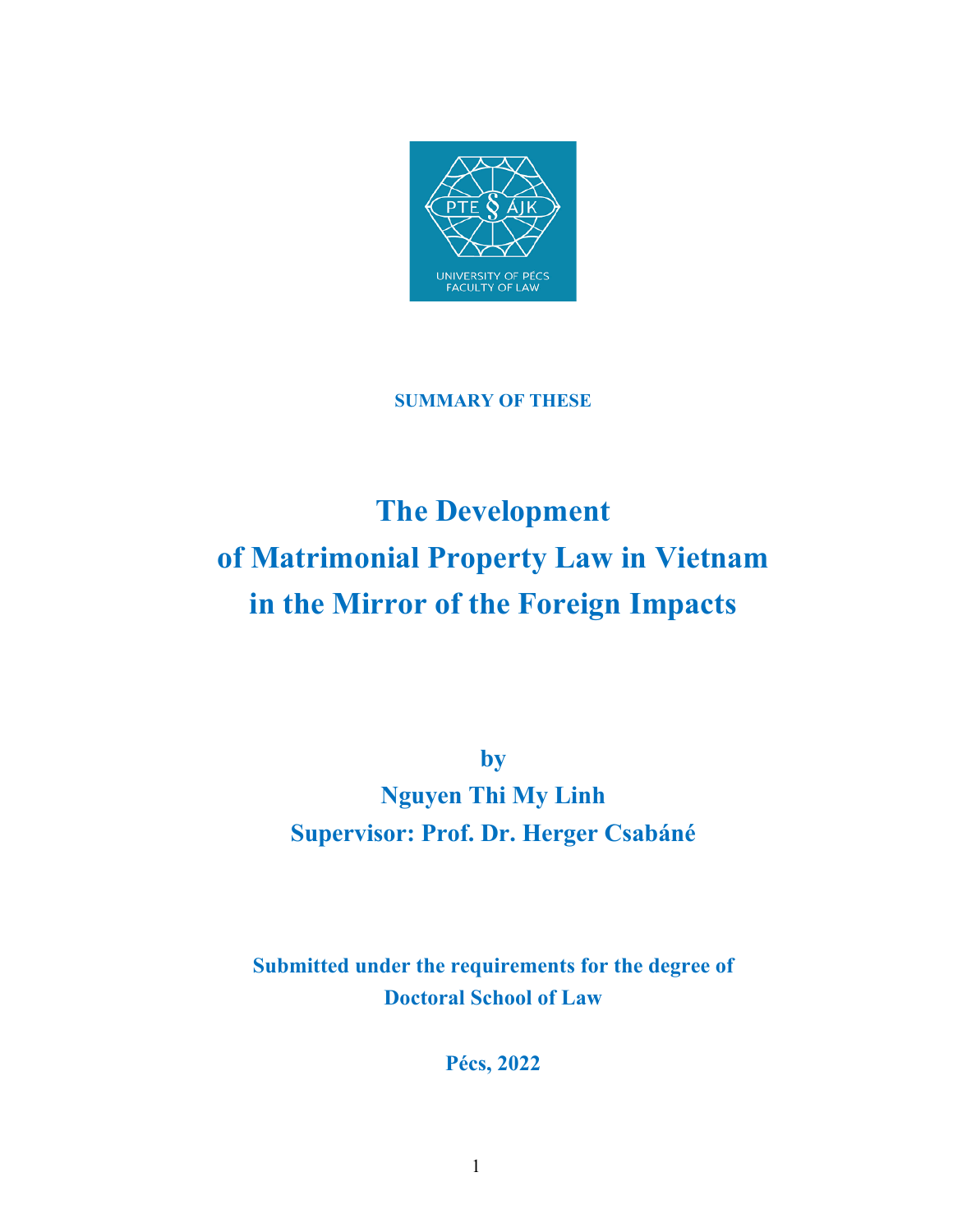#### **Abstract**

Family law has become, to an unexpected extent, at the core of comparative law studies aimed at achieving legal unity. By examining convergence and harmonization ideas in Vietnam to law and development programs around the world, comparative family law studies are diverse and crucial. Matrimonial law in Vietnam witnessed dramatic changes under the influence from east to west by the historical Chinese (178 BC-939) and French (1858-1954) conquests. Northern Vietnam was occupied by the Communist Party in 1945 and has since advanced toward a socialist vision. Following its reunification in 1975, Vietnam implemented a variety of civil codes that were heavily influenced by those of France, Germany, and Switzerland. This demonstrates that European civil and family law has had a substantial influence on Vietnamese law, both historically and currently. Studying European laws is very beneficial because the continental European legal system is regarded as the world's largest. As a result, the overall goal of this research was to compare the development of matrimonial property law in Vietnam to Chinese, French, Soviet, European, and Hungarian family laws. The dissertation is divided into five chapters that discuss marital property in Vietnam in comparison to Chinese, French, Soviet, EU, and Hungarian family laws. Chapter 1 provides insight into the historical history of marital property in Vietnam, from traditional society to feudalism to colonialism to independence and communist growth. Chapter 1 not only examines and studies Vietnamese marital property law, but also compares it to the laws of other countries having ties to Vietnam's history at the time, such as China, France, and the Soviet Union. In Chapter 2, the dissertation examines contemporary marital property legislation, covering basic concepts and foundations for the development of various categories of marital property. Chapter 3 focuses on the legal implications for marital property when the spouses separate or one party dies, or when the marriage is annulled. The property relationship between cohabiting couples is also a problem that arises in practice and necessitates suitable legal structures, thus Chapter 4 explores this subject. Finally, Chapter 5 concisely summarizes the entire thesis work, offering remedies to existing difficulties in Vietnam through the inclusion of EU and Hungarian laws into domestic legislation or amendments to present matrimonial property law.

**Key Words**: Comparative matrimonial property law; Vietnam v. EU; Hungarian family law; Vietnamese family law; women's property rights in Vietnam.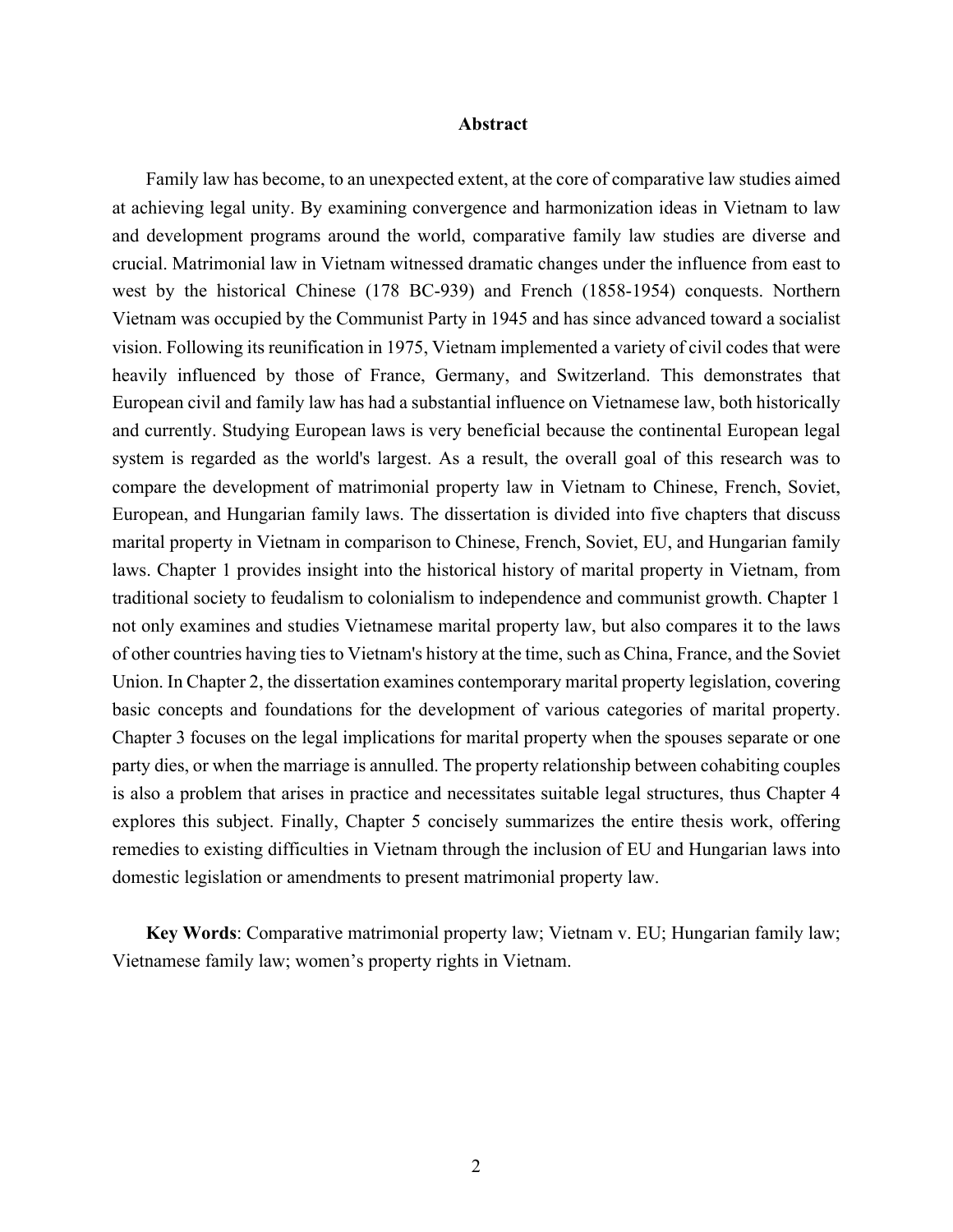## **Table of Contents**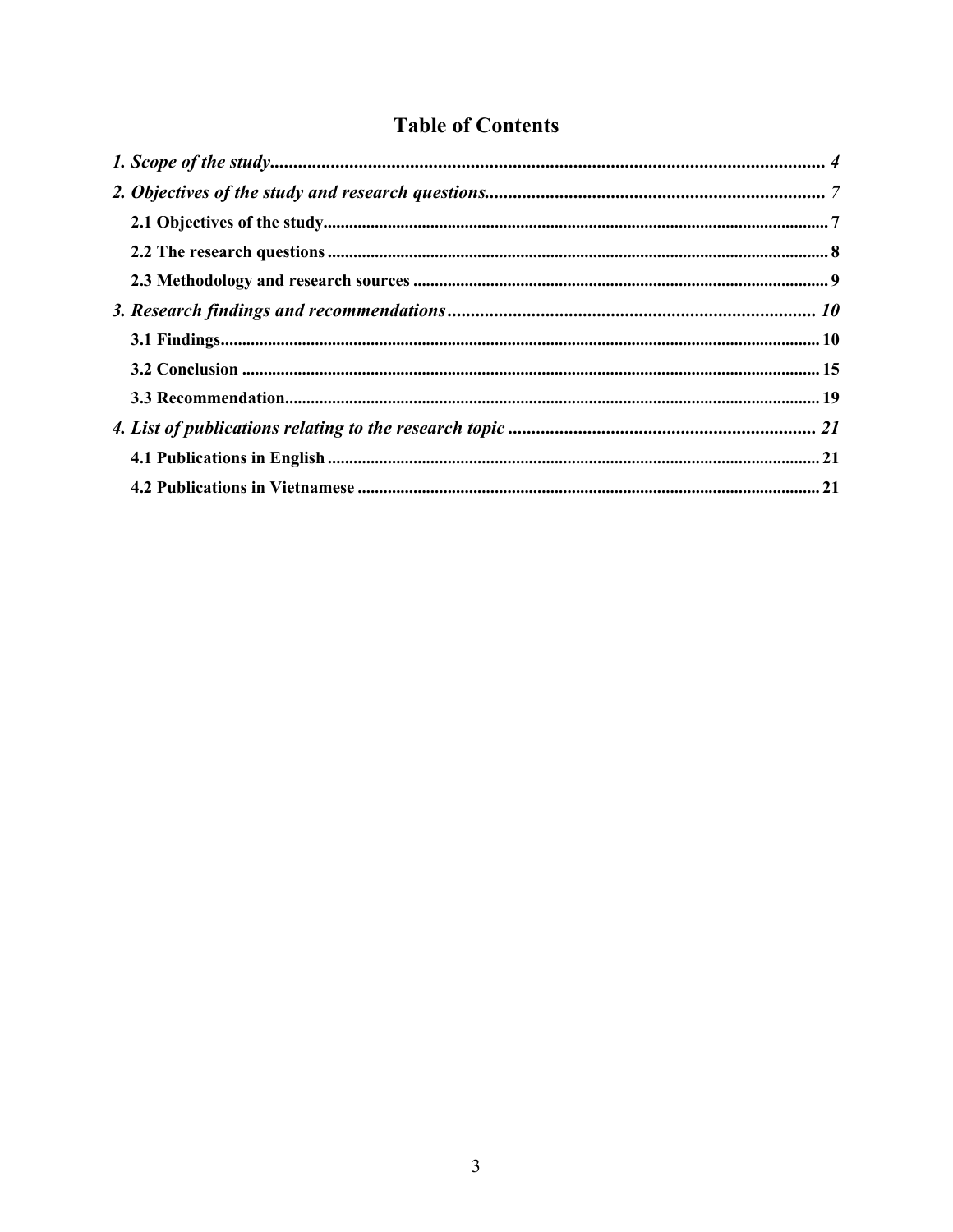#### **1. Scope of the study**

The term "matrimonial property" will refer to property owned or obtained by either or both married spouses before and during their marriage, which is called matrimonial assets. The matrimonial property regime is a collection of legal regulations governing the property ownership of spouses, including provisions on the grounds for establishing property ownership, rights and obligations of the spouses to the common property, separate property, and cases and principles of property division.

The different development of economic, cultural and social conditions as well as the diversity of married life in each country lead to differences in the organization of the legal matrimonial regime. However, there are two basic types of "statutory property systems" as follows: the community of acquisitions and participation in acquisitions. The "community of acquisitions" is formed by the theory of the communal nature of the spouses' relationship. This type of property exists in three forms as follows: 1/ The whole-property community system (husband and wife have no separate property; the husband and wife's common property consists of the property that the husband and wife have before the marriage and after the marriage); 2/ Communal system of movable and property acquisitions (the common property of husband and wife includes movable property that husband and wife have before marriage and properties after marriage); 3/ Community-acquired property (only properties created by husband and wife during the marriage are the common property of husband and wife). However, "the participation in acquisitions" is the notion that there is no obligation and no need to have a common property. This means that, under the estate, there is no unified governance and no community wealth. This type of property regime absolutely protects the separate ownership of the spouse's property, maintains the independence and separation of the spouse's property. This type was chosen with the desire to promote the independence of husband and wife in creating a property. This property regime has regulations on the contribution obligations of husband and wife on the basis of the principle of equality between husband and wife. However, the equality of contribution to maintaining the family is not equal in nature but depends on the ability of each spouse.<sup>1</sup>

Regarding the provisions of Vietnamese law<sup>2</sup>, the legal matrimonial regime is organized according to the type of community of acquisitions system. All property that the husband and wife

<sup>&</sup>lt;sup>1</sup> Ngo Thi Huong, Chế đô hôn sản pháp định: Một số bất cập và kiến nghị hoàn thiện 25-30.

<sup>&</sup>lt;sup>2</sup> Vietnam's legal normative document system is complicated. This system is built on a foundation of multiple legal normative papers produced by various responsible bodies. For example, after the National Assembly has promulgated the Code/Law, the Government may issue a Decree to guide the Code/Law; then the relevant Ministry(s) may continue to issue Circulars to guide the Decree; and, during the implementation process, if several provisions are unclear, additional official letter(s) may be issued to guide each specific case. As a result, in practice, a legal matter will almost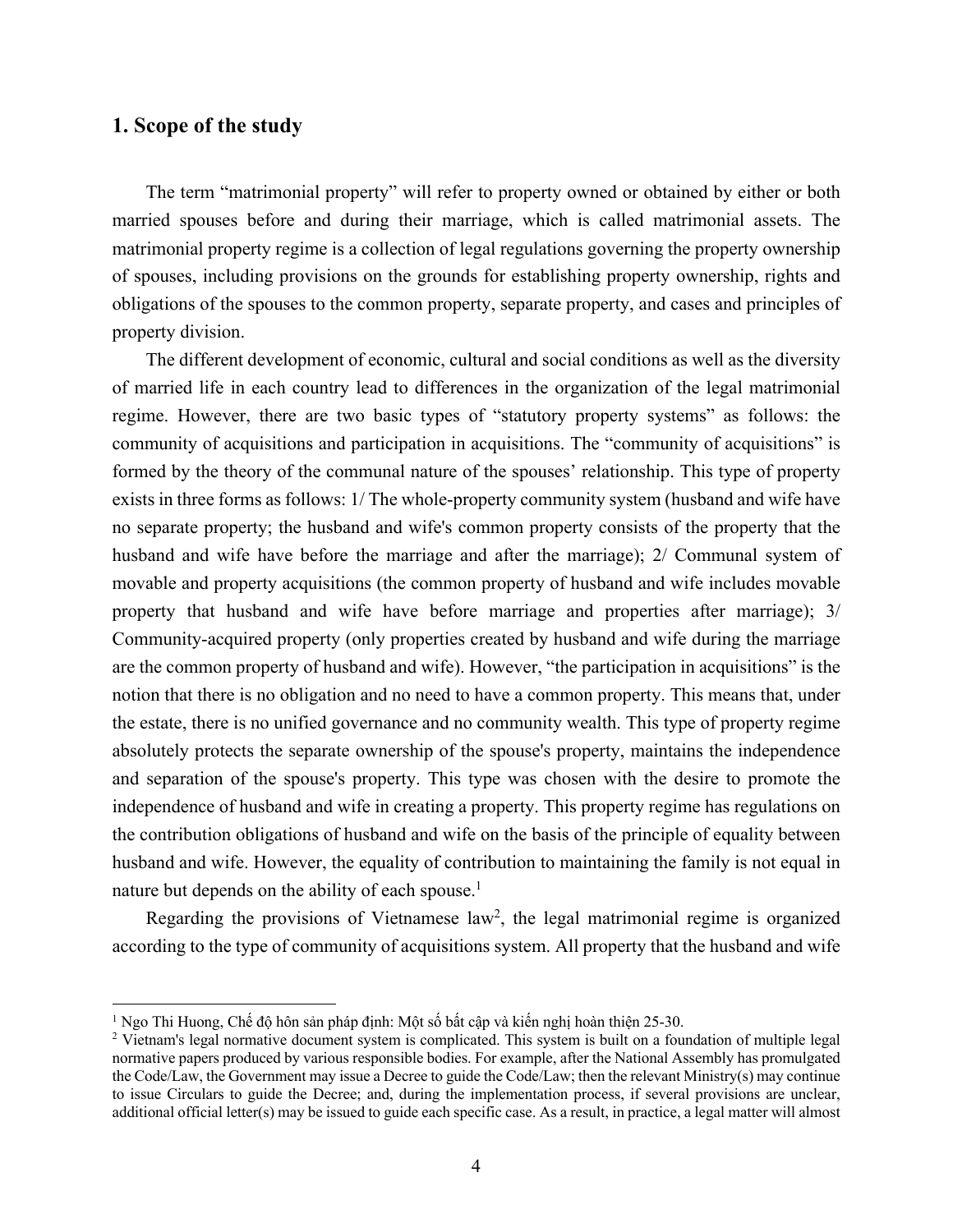have before marriage and the property that the husband and wife are given or inherited during the marriage is the separate property of the husband and wife. The husband and wife's common property block includes all properties created by the husband and wife during the marriage; income of spouses; yields and profits arising from the separate property of husband and wife during the marriage period; properties that are donated to each other, inherited jointly during the marriage. If spouses are subject to the statutory property regime, their marital property includes both common and separate property.

The property agreement regime (also known as "a prenuptial agreement") is a set of rules systematically built by the spouses themselves based on the permission of the law to replace the statutory property regime. This property regime is regulated as a very progressive new point in the 2014 Law on Marriage and Family.3

The term "matrimonial property law" can be referred to as the legal provisions governing the property relationship between spouses, including 1/ The application of the statutory or agreed upon matrimonial property regime; 2/ General principles of marital property; 3/ Rights and obligations of spouses about transactions of marital property; 4/ Grounds for establishment, possession, management, use and disposition of the spouses' common and separate property; 5/ Merger of separate property into common property and division of common property during the marriage period; 6/ Settlement of legal consequences for the marital property when spouses terminate their marital relationship due to divorce, death of one party, or illegal annulment of marriage; 7/ Marital property relationship between husband and wife with a third party and with other family members. The 2014 Law on Marriage and Family and its implementing guidelines do not provide specific definitions of matrimonial property and matrimonial property law. However, based on the above provisions, the concept of matrimonial property and matrimonial property law can be summed up and inferred.

The term "property law of cohabitation" can be understood as the legal provisions governing property between cohabitation. Cohabitation is defined in Article 3 (7) as the couple living together and treating each other as husband and wife. Cohabitation, however, is not recognized in Vietnam;

certainly be controlled multiple times in the Code/Law, Decree, Circular, Official Letter, and so on. Despite governing the same subject, the contents provided in these documents may sometimes contradict them other.

<sup>&</sup>lt;sup>3</sup> Law 52/2014/QH13, dated June 19, 2014, of The National Assembly on Marriage and Family, Gazette. 52/2014/QH13. This law came into force on 1st January 2015 in Vietnam. The legal value of legal documents in Vietnam are different. In the Vietnamese legal system, the Constitution is the most effective document, while the Decision of the Commune People's Committee is the least effective. The National Assembly issues both the Code and the Law, which serve comparable purposes. The major distinction between Code and Law is that Code normally has a greater controlling scope. As a result, the Code encompasses the entirety of legal norms governing social relations in one or more domains, such as the Civil Code, Maritime Code, Labor Code, and so on.

The Code/Law must go through a rigorous process (outlined in the Law on Legal Document Promulgation); typically, this process entails formulating a law-making program, drafting laws, verifying the law project, public consultation, discussing, internalizing, revising, and approving the law program, and publishing the law.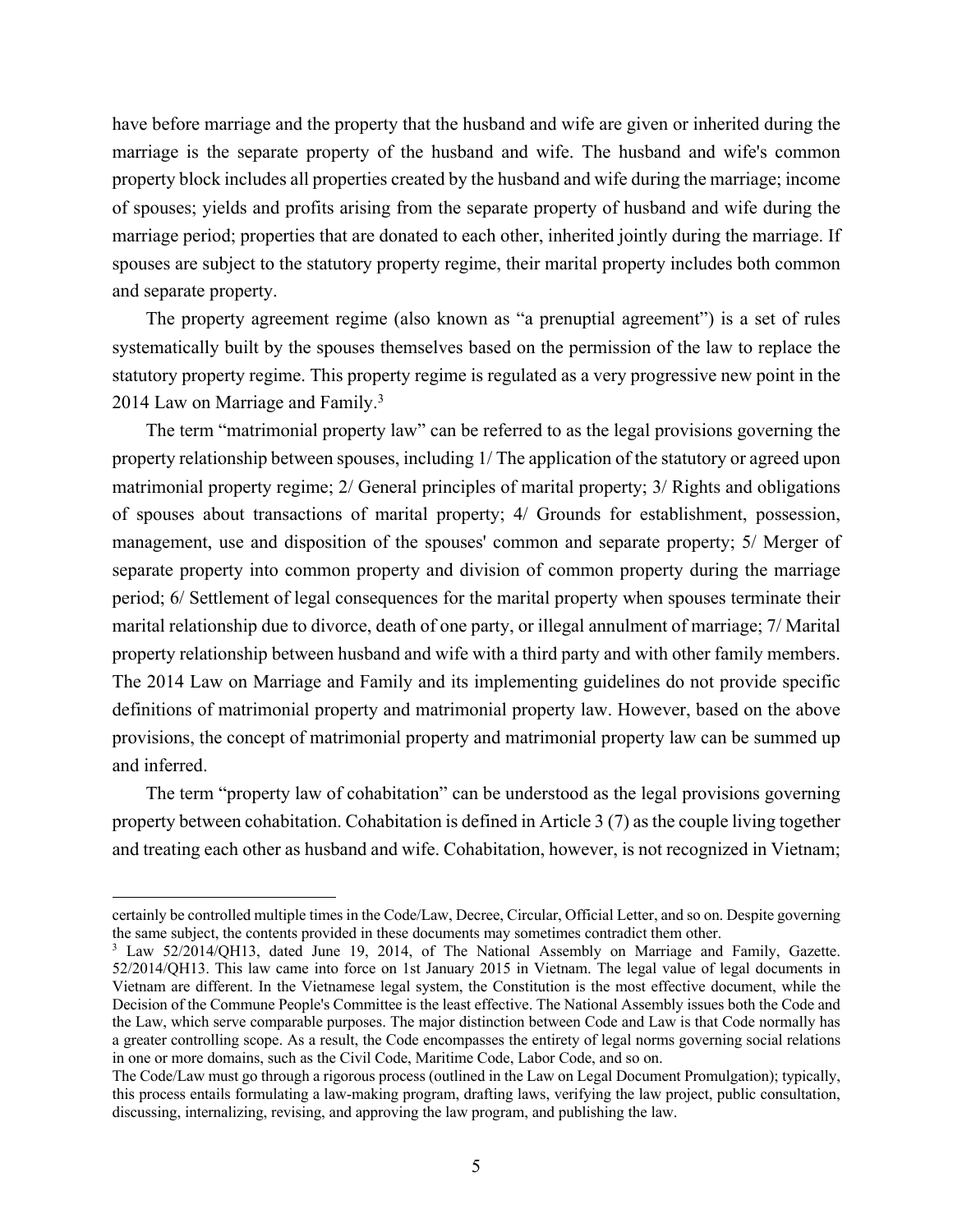there are also no regulations on civil union or registration of cohabitation like in other countries in the world. It is true in the case of Hungary that partners can register their cohabitation as proof of cohabitation to resolve disputes arising during the process of cohabitation or after the termination of cohabitation. Although not recognizing the cohabitation relationship, the Law 2014 on Marriage and Family and Circular<sup>4</sup>  $01/2016^5$  still provides the concept and grounds for settlement for cohabitation including the settlement of property relations between the partners. In addition, cohabitation established before January 3, 1987 is recognized as a registered marriage as an exception due to the influence of the economic and social difficulties of this historical period in Vietnam. Therefore, the analysis of the matrimonial property law in this thesis also refers to the property law of cohabitation by relevancy.

The scope of the study focuses on the development of regulations on marital property under Vietnamese law compared to Chinese, French, and Soviet, EU and Hungarian family laws. Marriage is the most common in legal relations arising in practice. The marital property relationship is considered fundamental between husband and wife because it involves individual ownership rights, and the fact shows that property disputes between husband and wife are quite common. Vietnam is a country with a long history from east to west, including the influence of China under the feudal dynasty, of France during the colonial period, and of socialism during the period of Vietnam's independence to the present day. Therefore, the development of Vietnamese law is influenced by many different countries, which contributes to enriching the tools of the Vietnamese legal system. Therefore, it is extremely reasonable to choose Vietnam for the study of marital property law in combination with the laws of relevant countries.

The property regime of husband and wife is defined in the law to determine the types of property in the relationship between spouses and family. The identification of property types in the relationship between spouses is also intended to determine the rights and obligations of the spouses concerning the assets of the couple. The division of property types between spouses is also aimed at determining the rights and obligations of the couple towards property relations. Since then, it is a legal basis for competent state powers to settle matrimonial property disputes between spouses and with other people.

The matrimonial property regime is an institution in the law on marriage and family that is regulated by the state based on the development of economic and social conditions. It expresses the class character, the nature of the political and social regime. Looking at the matrimonial

<sup>4</sup> Ministers and heads of ministerial-level agencies typically issue circulars to spell out articles, clauses, and measures in the Code, Laws, and Decrees, as well as to execute the State management function of Ministers and heads of ministerial-level agencies (such as detailed regulations on procedures, forms).

<sup>5</sup> The Supreme People's Procuracy, Ministry of Justice, Supreme People's Court issued Joint Circular 01/2016/TTLT-TANDTC-VKSNDTC-BTP to guide the execution of a number of sections of the Marriage and Family Law on 6th January, 2016.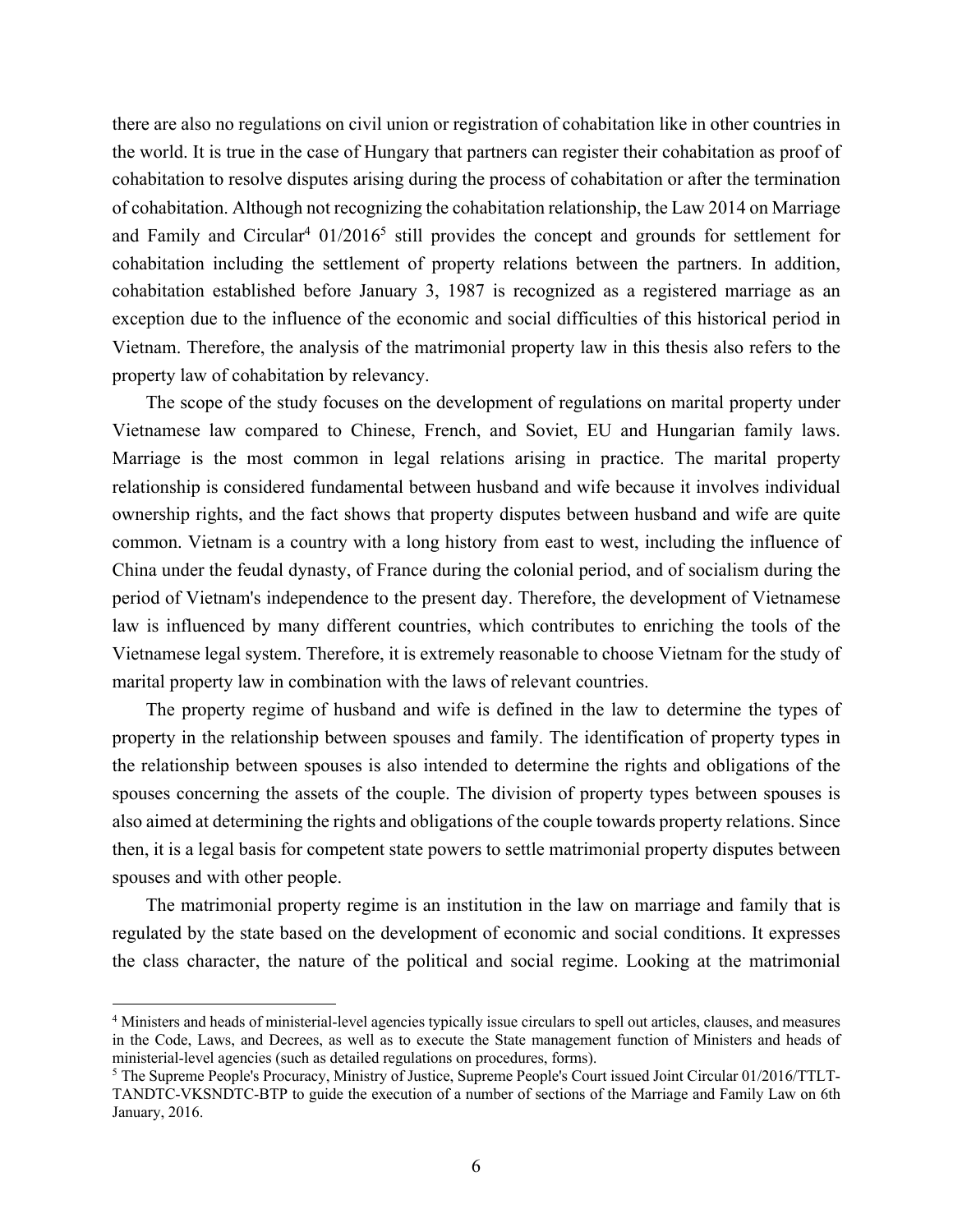property regime prescribed in the state's laws, one can recognize the level of development of the economic and social conditions and the will of the state.

The husband and wife's property regime is used as a legal basis to settle property disputes between husband and wife with each other or with other people to protect their main rights and the property value for the spouses or a third party involved in transactions related to the property of the spouses. The recognition that husband and wife have the right to have their property creates a legal basis for spouses to actively participate in civil and economic transactions. The recognition of the marital agreement aims to facilitate the spouses to implement a matrimonial regime suitable to their economic circumstances. Therefore, the married person has the right to enter into the marriage contract such provisions as it deems necessary to regulate property relations during the marriage period. The marriage contract is made through the intervention of a notary, so the parties will receive legal support to establish a complete agreement on a property regime. In a marriage contract, the parties to the marriage declare a matrimonial regime that will apply to them. Most countries in the world regulate two ways of establishing property relations, either by law or by agreement. In the absence of an agreement between the husband and wife, the settlement of their property relations shall comply with the law. Thus, if there is no agreement between spouses, their property regime will be governed by the law ensuring the right of individuals to self-determination over their property and preserving their assets to avoid property conflicts after separation.

## **2. Objectives of the study and research questions**

#### **2.1 Objectives of the study**

Vietnam is a Southeast Asian country that has been affected by imperial countries such as China (178 BC-939), France (1858-1954), and the United States (1954-1975). To maintain the colonial system, the empire countries used rules and administrative models from their own countries. As a result, the laws of the imperialists conquering Vietnam influenced Vietnamese law during these historical periods.<sup>6</sup> The North was liberated and earned independence following the triumph of the August Revolution in 1945. Under the leadership of Ho Chi Minh, who also founded the Democratic Republic of Vietnam on September 2nd, 1945, the Northern area became independent in 1945. Northern Vietnam was placed under the Communist Party's control and has subsequently progressed toward a socialist perspective. Following the 1975 reunification, Vietnam enacted a number of civil codes that substantially borrowed from the civil codes of France,

<sup>6</sup> Linh, Nguyen Thi My, The Development of Matrimonial Property Law in Vietnam 66–74.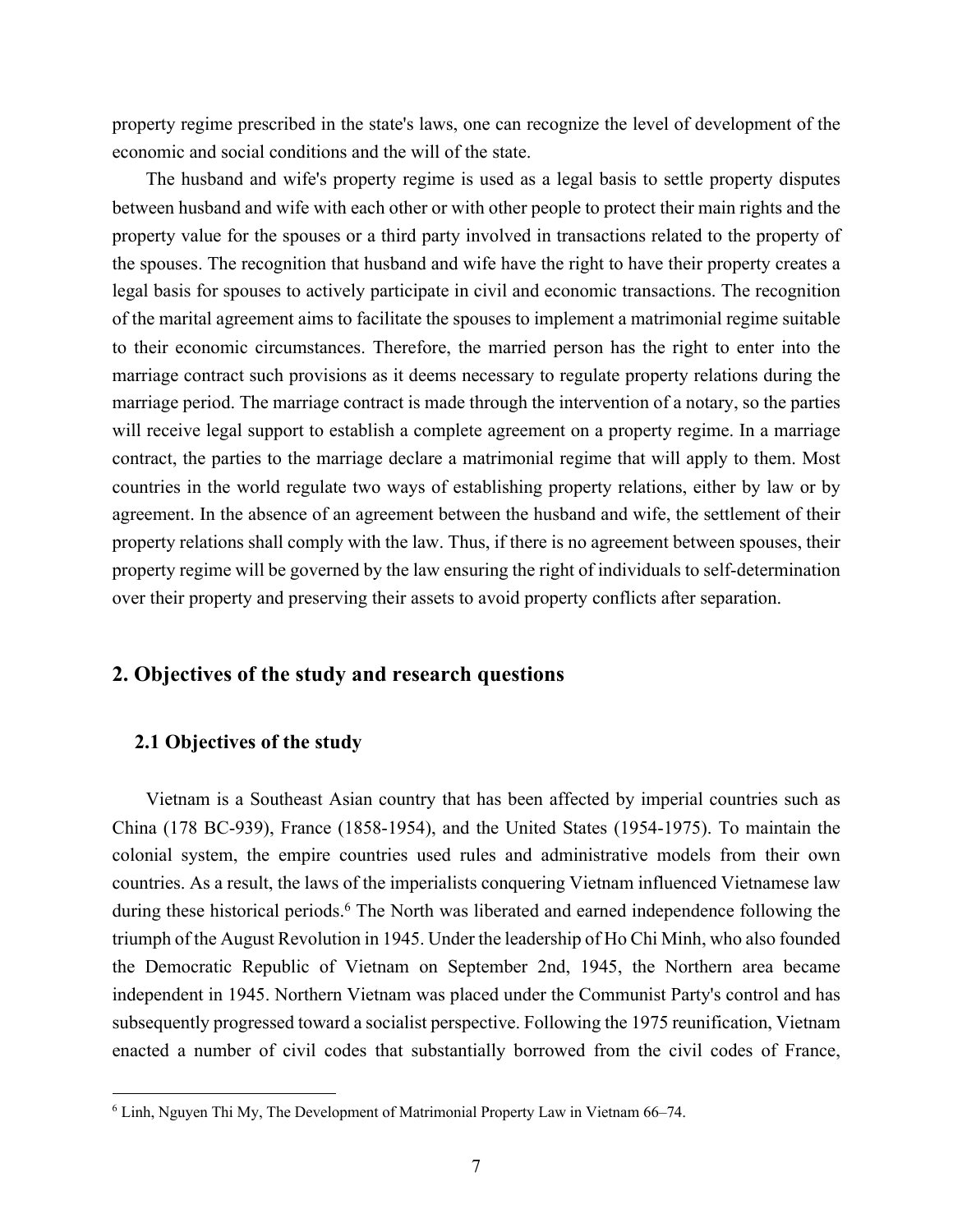Germany, and Switzerland. The first chapter of the Vietnamese Civil Code  $2015<sup>7</sup>$  for example, governs broad provisions similar to those found in the German Civil Code. Similar to the French Civil Code, the Vietnamese Civil Code still has rules on civil relations containing foreign elements. These documents demonstrate that European civil and family law has had a significant impact on Vietnamese law, not only in the past but also in the present.<sup>8</sup>

Furthermore, understanding Hungarian family law is vital because it is a part of continental European law. <sup>9</sup> Since the continental European legal system is regarded as the world's largest, studying European and Hungarian laws is particularly useful. Hungary's historical history is similar to that of Vietnam in that it went through a period of socialist development from 1949 to 1989. Vietnam and Hungary also signed an agreement on mutual legal assistance in civil, family, and criminal situations on January 18, 1985.10

Thus, the general objective of this study was to investigate the development of matrimonial property law in Vietnam compared to Chinese, French, Soviet, European and Hungarian family laws. However, during the period when the United States dominated South Vietnam from 1954 to 1975, the thesis does not examine the impact of American law on Vietnam. In actuality, the legal impacts of the United States in Vietnam are minimal due to its short existence and limited impact on South Vietnam. During the historical period, the US issued few regulations in South Vietnam, and most continued to follow the regulations established by France. The study was guided by the following specific objectives:

(1) To examine the role of matrimonial property toward the couple throughout marriage life in Vietnam.

(2) To study the provisions related to the matrimonial property law based on comparison with the regulations of Chinese, French, Soviet countries, EU, and Hungarian family laws.

(3) To find out the shortcomings and limitations and make suggestions for improving the matrimonial property law in Vietnam.

#### **2.2 The research questions**

This study focuses on finding answers to the following questions:

(1) What is the role of matrimonial property law in marriage and family law?

<sup>&</sup>lt;sup>7</sup> Civil Code 91/2015/OH13 was issued by the 13th Vietnamese National Assembly on November 24, 2015. <sup>8</sup> Ibid.

<sup>&</sup>lt;sup>9</sup> The studies below demonstrate the tight connection between Hungarian civil law and European private law as follows: Benke, Jószef, *The Fundamentals of Hungarian Private Law* 484-489; Hamza, Gábor, "Codification of Hungarian Private (Civil) Law in a Domestic and International Comparison" 443-450.

<sup>&</sup>lt;sup>10</sup> The full text of the Mutual Legal Assistance Agreement can be accessed on the following site: https://thuvienphapluat.vn/van-ban/Trach-nhiem-hinh-su/Hiep-dinh-tuong-tro-tu-phap-van-de-dan-su-gia-dinh-hinhsu-Viet-Nam-Hunggari-153643.aspx.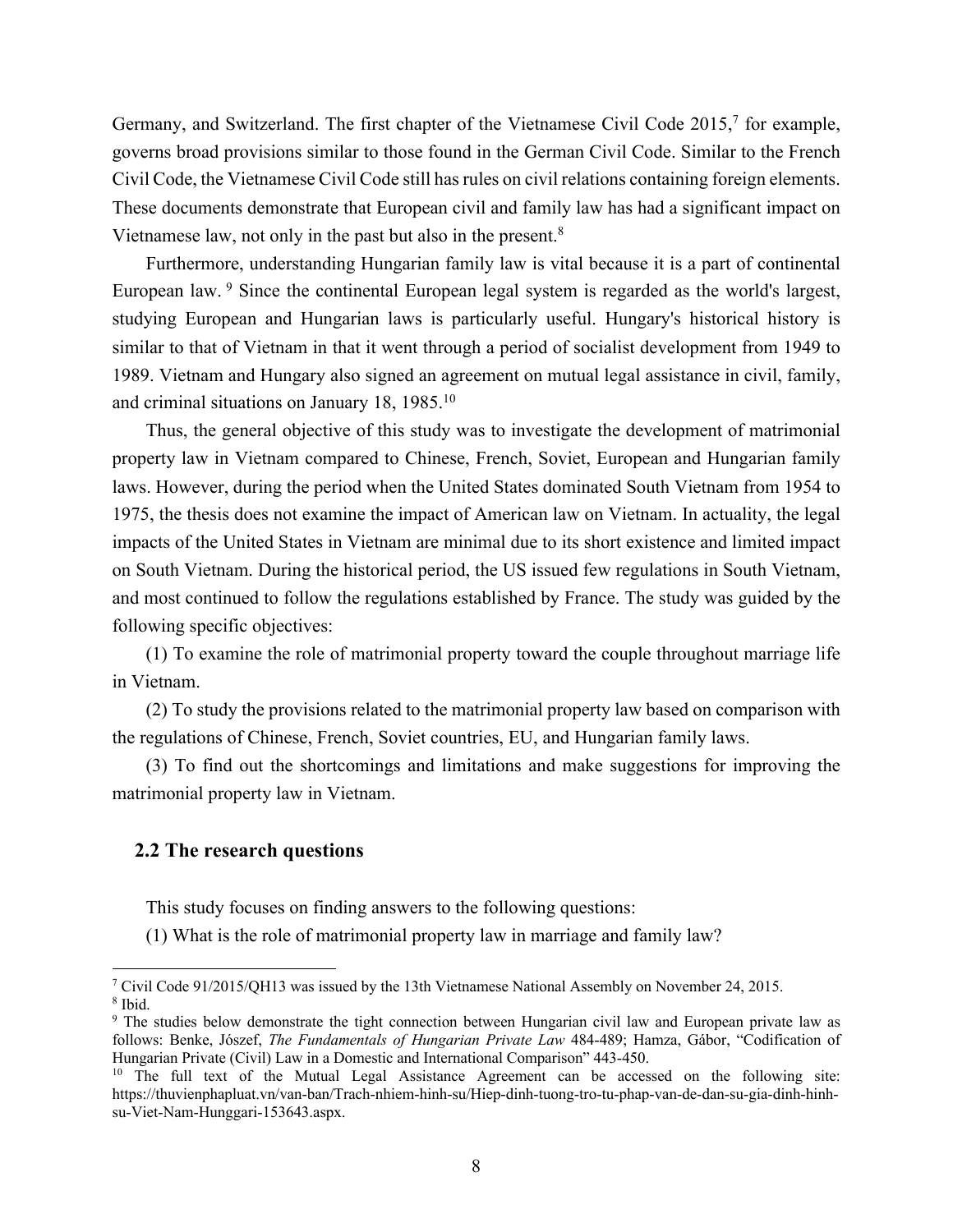(2) How has the regulation of matrimonial property law changed over the historical periods in Vietnam?

(3) Is the regulation on marital property law complete and reasonable?

(4) What are the characteristics of the wife's property status? And how is gender equality protected?

(5) How does the family law ensure the protection of the weaker party in marital property relations?

(6) What are the differences in regulations on matrimonial property in Vietnam and China, France, Soviet countries, EU and Hungary? What can Vietnam learn from regulations in these countries for the relevant issue?

(7) Are there any regulations that protect creditors' and third parties' interests toward transactions with spouses?

(8) In which cases is the interest of the spouses protected against the creditor, the third parties?

Researching on the role of marital property law will make it realise the importance of recognizing ownership between couples, thereby making recommendations to better protect property rights in marriage.

#### **2.3 Methodology and research sources**

The methodology adopted in this dissertation is based on analysing methodology adapted in the earlier studies regarding matrimonial property law in Vietnam. At the same time, a comparison between Vietnam and other foreign law, including China, France, Hungary and other European Member States can determine the comprehensive theoretical framework of marital property.

This study has also collected data, legal history resources, cases about the matrimonial property law in Vietnam since September 2018. These activities have been taking much time and faced certain obstacles because of changes in political institutions in Vietnam. This is true in the cases of access to Vietnamese-era documents that were invaded by China, France, and the United States, which encountered many difficulties because this was classified as a document group before 1975, the reunification of the country. Since the reunification, these materials have been classified as limited readings and only have been accessible with authorized permission. Those methods focus on Chapter 2 on the historical development of matrimonial property law.

The comparative method is used in most chapters of the thesis, including the comparison of the differences in regulations on matrimonial property law over historical periods in Vietnam in Chapter 2. Regarding the comparison method, it can be referred to as a consideration or estimate of the similarities or dissimilarities between two things or people based on the Oxford language definition. The comparative method is also used to analyse the differences in the financial regime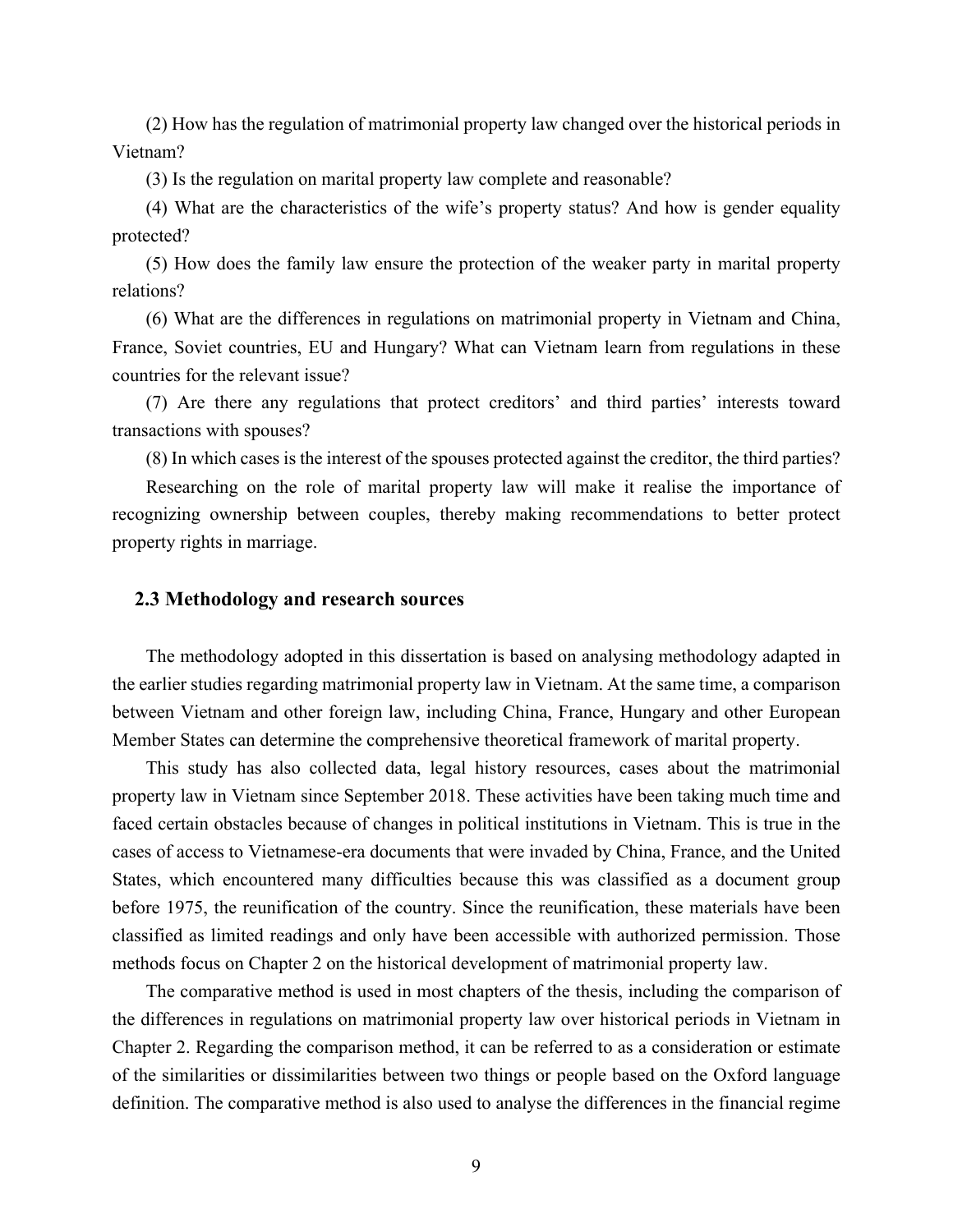between Vietnam and other countries, such as the analysis of the difference between the marital agreement between Vietnam and Hungary in Chapter 3 on the settlement of property relations in case of divorce or death of husband and wife.

The method of case analysis through court judgments brings certain effectiveness in finding difficulties and limitations in practical application. The analysis of case precedents and judgments of the Vietnamese courts is sourced from www.congbobanan.toaan.gov.vn, which is the official website of the Supreme People's Court. Regarding judgments before 1975, which are difficult to collect, I received support to provide documents from Court officials in some provinces such as Can Tho, Vinh Long and Ho Chi Minh City, the High Court of Ho Chi Minh. Chapters 3 and 4 are the ones that use this method, which relates both laws in force and legal history. In particular, some data were collected at the Notaries, the Courts that are not publicity, so it is hard to get the necessary information. This is true in the case of the data about marriage and family disputes at the first instance settled by The Can Tho City Court from 2017 to 2020, which was provided by the administrative staff of this court and is not shown to the public.

The comparative approach in this dissertation faces some challenges in family law terminology due to unparalleled upheaval in the family law systems between nations. Vietnamese law has witnessed the introduction of family legal terms from East to West in Vietnamese law, it can be difficult for the author to locate the correct term to explain when using the comparative technique, especially prior to the year 1954.

#### **3. Research findings and recommendations**

#### **3.1 Findings**

The findings of the study were summarized according to the statement of the problems stated in Chapter 1.

**What is the role of matrimonial property law in marriage and family law?** It is hard to deny the great role of marital property law for husband and wife and for society. From the perspective of husband and wife, matrimonial property law contributes to the protection of ownership rights for the subjects in the marriage relationship. The law allows them to agree to establish an agreed-upon property regime which guarantees their freedom of will in establishing each person's ownership rights. The gradual improvement of the law on marital property not only ensures the ownership of husband and wife, but also helps to create solid legal foundations when settling disputes. Once the legal regulations are perfected, disputes, if any, will be resolved more quickly. With respect to the role of matrimonial property law towards society, it plays a big role in ensuring the rights between husband and wife and third parties in transactions related to marital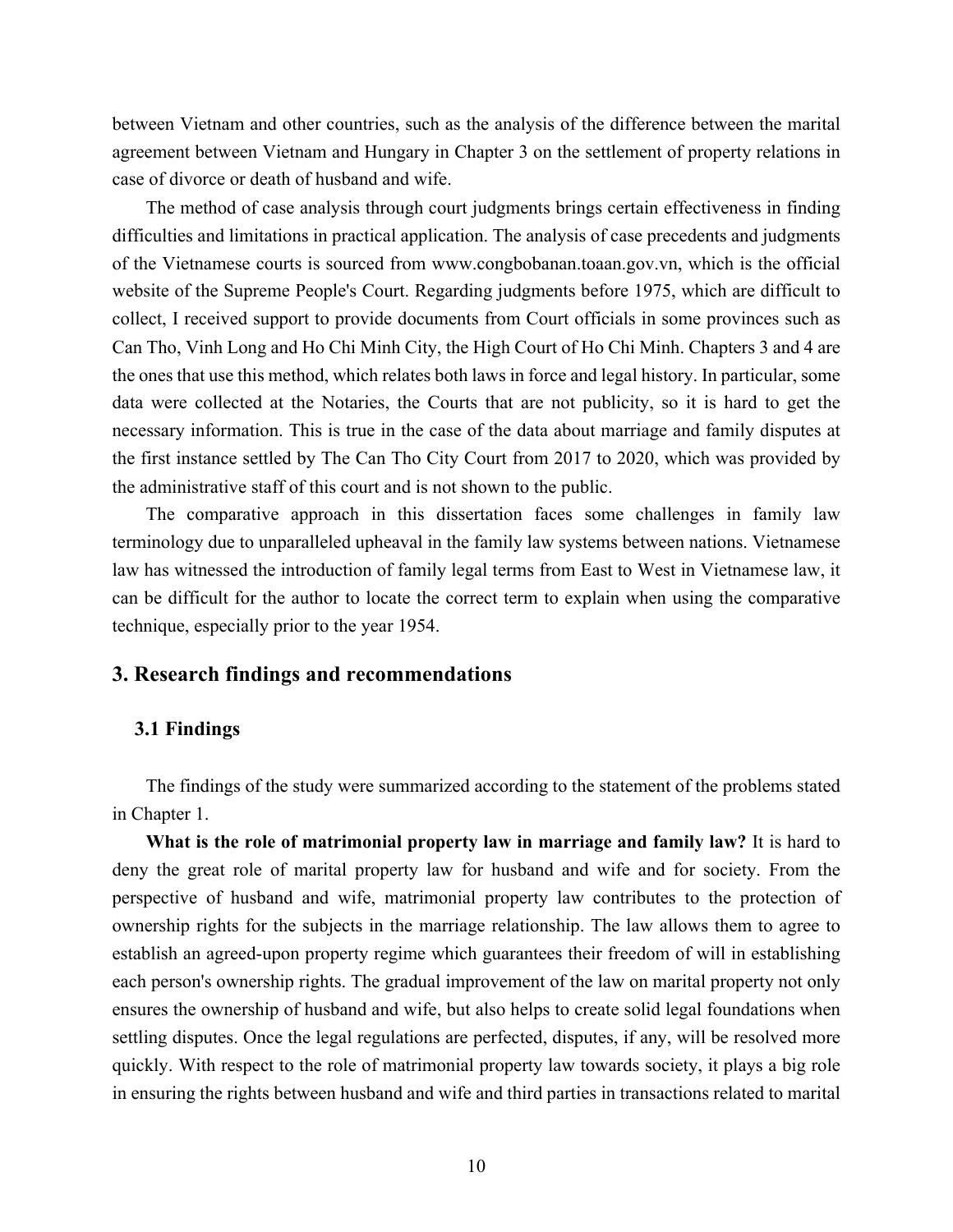property. The nature of family relations is a part of civil society relationships, so more or less in married life, husband and wife will establish civil transactions with other people. One of the civil transactions that cannot be ignored is that related to marital property. Therefore, the marriage and civil law sets aside many main provisions for property relations between husband and wife and third parties. This is clearly seen in regulations such as that if a husband and wife establish a property regime according to an agreement, they must notify the third party in the transactions that the husband and wife establish it and the provisions protect the third party's interest in good faith. The improvement of the marriage law contributes to a good settlement of the internal relations of that family, including the relationship between husband and wife and between husband and wife and other family members. This is true in the case guarantees that support obligations between husband and wife or child support. Spousal support obligations will arise in the event of a divorce and a person falls into a difficult situation and needs financial support from a previous husband or wife. The parent's support obligation for their child is that when they divorce if the child is underage, the parents who do not live together are responsible for providing financial support to ensure the child's all-round development.

**How has the regulation of matrimonial property changed over the historical periods in Vietnam?** I found that matrimonial property law has developed in a more reasonable direction, although there are still recommendations for amendments and supplements. The development of legal history in Vietnam can be divided into four main stages, including the formation of the state to the feudal period in Vietnam under the influence of China (178 BC–1858), the French (1858– 1954) and the United States (1954–1975) colonial period, after independence time under socialism (1975-until now). It is no doubt that the development of Vietnam's legal system has been heavily influenced by invasions from China, France and the Soviet Union (1940s). However, the law in force of marital property law in Vietnam is a learning from the legislative experience of many private regulatory agencies in other countries such as EU family laws, not only those mentioned above, which I have mentioned in chapters 2, 3, and 4 respectively of the study.

As regards to Chinese law in comparison, generally speaking, China has undergone several changes in family law throughout its development. For example, The Great Qing Legal Code also known as the Qing Code (Ching Code) which was the legal code of the Qing empire (1644–1912). This code had a great influence not only in China but also in Vietnam. This is true in the case of the Gia Long Code of Vietnam which was nearly identical to the Qing Code. The 1950 Law on Marriage was adopted by The People's Republic of China as evidence on the new formation of the State from the feudal marriage system to socialist development.<sup>11</sup> Thirty years later, the 1980 Law on Marriage was replaced by the previous one that mentioned marriage being a contract between

<sup>&</sup>lt;sup>11</sup> Cheng, Yang, Family Law in China 248–258.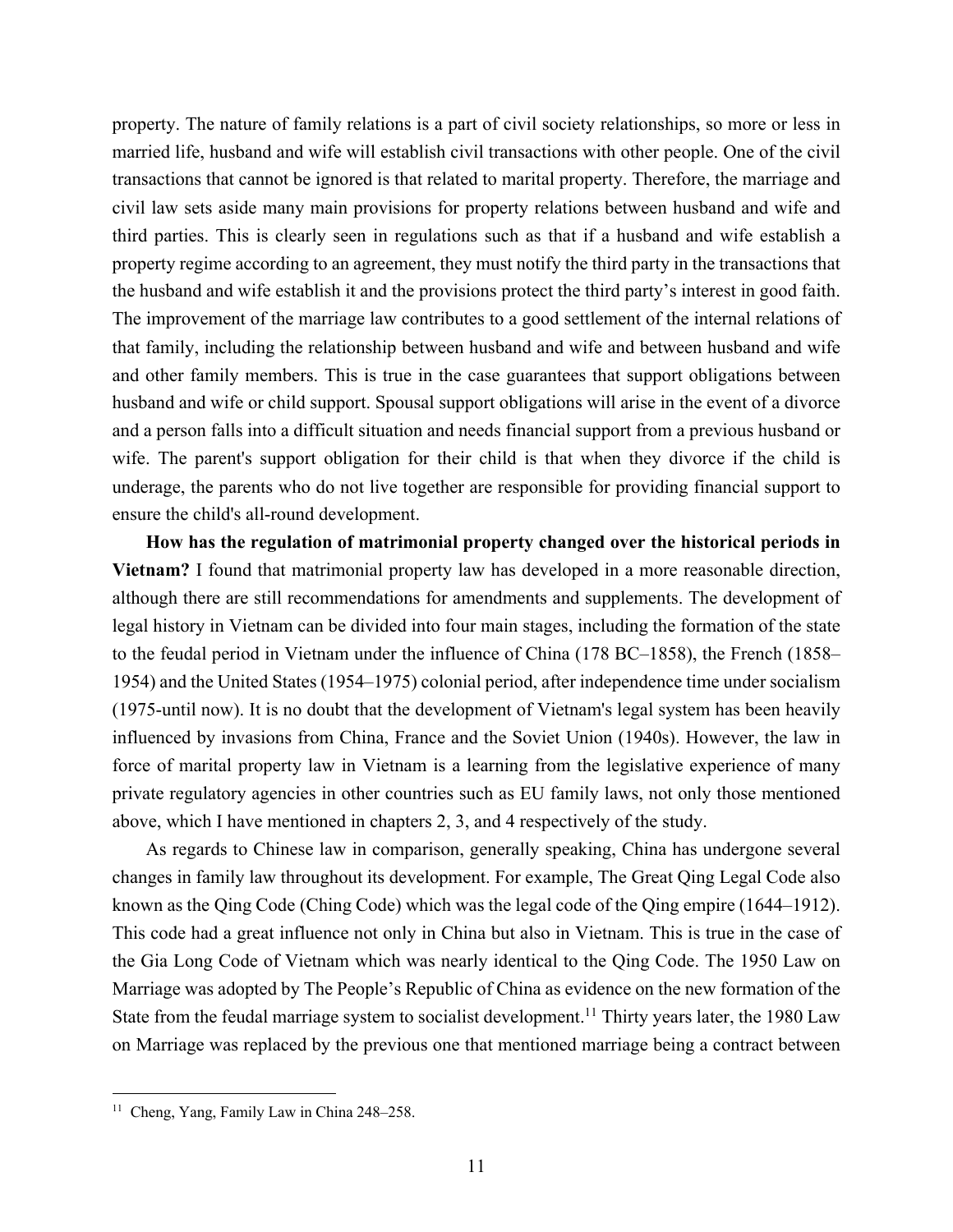individuals rather than families. It also abolished concubine and polygamy from the previous one that protected better the equality among spouses and other family members.12 The 1980 Law expired and was replaced to the new Civil Code by the National People's Congress of China, which entered into force on 1st January 2021.<sup>13</sup> Family regulations are mentioned in Book V of The Chinese Civil Code, which rule marriage, family, and adoption. Spouses can come to an agreement on whether the property gained during the existence of the marriage and before the marriage, which are called pre-nuptial and post-nuptial agreements. The agreement must be in writing and can consist of properties that are owned separately, jointly or both. If there is no agreement, the statutory matrimonial property regime will apply, which includes separate and common property. Similarly, Chinese Family Law is a part of the Civil Code and consists of two matrimonial property regimes, including statutory and marital property agreement compared to Hungarian Family Law and Vietnam's Civil Codes from 1858 to 1954.14

When the French colonialists invaded Vietnam from 1858 to 1954, in the field of marriage and family, the application of legal regulations focused mainly on documents such as the Gia Long Code (1812), the Southern Civil Code (1883), the Northern Civil Code (1931) and the Central Civil Code (1936). At the beginning of the invasion, France temporarily applied the Nguyen Dynasty's law (mainly Gia Long Code) and indigenous Vietnamese customs. Since 1883, France had gradually changed the traditional lifestyle by Europeanization trends. Typically, France copied almost all the provisions in the First Book of the French Civil Code – Napoleon Code in 1804 to Vietnam to build the Civil Code in the South. However, the Southern Civil Code only referred the general provisions in the French Civil Code, so many important contents had not been mentioned. Therefore, the Southern Civil Code had not yet acknowledged the existence of the matrimonial community property. In contrast, France colonists stipulated in detail about the matrimonial community property in both the Northern and Central Civil Codes. *"The Northern Civil Code and the Central Civil Code were referred several contents of the French Civil Code."*<sup>15</sup> Finally, the historical context of Vietnam during French conquest greatly affected the Vietnamese legal system and the matrimonial property law. Legislation on property was an interplay between feudal regulations (Gia Long Code) and Western-style ones. Therefore, the French influence on the legal system of marital property in Vietnam is clearly demonstrated by comparing these Civil Codes.

In conclusion, it is evident that the French greatly influenced the Vietnamese legal system from 1858 to 1954 after Chinese domination. Vietnamese Family Law has some similarities to other nations which both prescribe two types of matrimonial property regimes, including the

<sup>&</sup>lt;sup>12</sup> Engel, John W., "Marriage in the People's Republic of China: Analysis of a New Law" 955.

<sup>&</sup>lt;sup>13</sup> Rödl & Partner, "China's Civil Code" accessed 14 December 2021.<br><sup>14</sup> V & T Law Firm Ningning Zhao, "Family Law in China: Overview Practical Law" accessed 14 December 2021.

<sup>15</sup> Mau, Vu van, Dân Luật Khái Luận 76.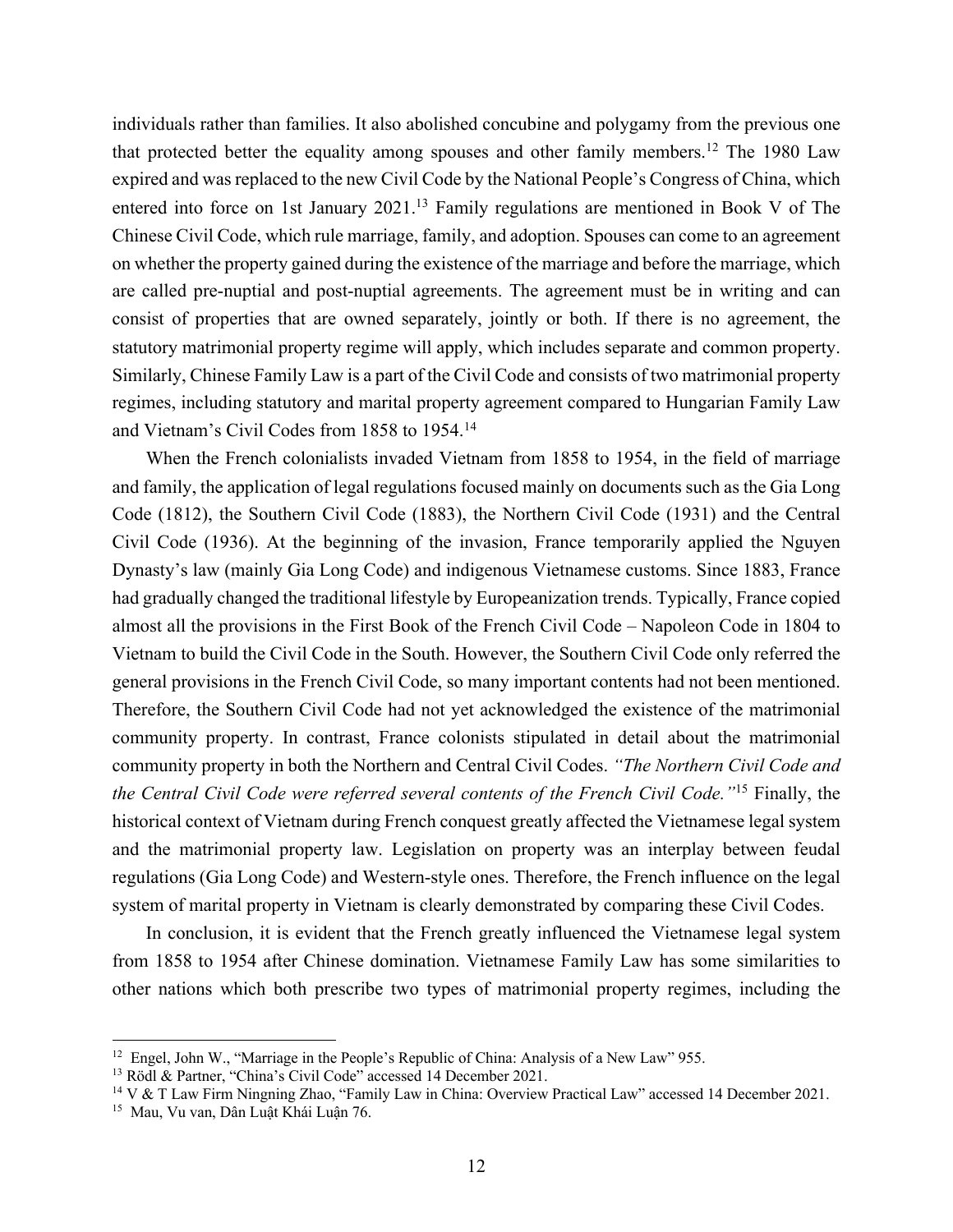default and marital property agreement. From 1945, the North of Vietnam regained independence under the leadership of the Communist Party. This region built a civil and family law system that differed significantly from codes drawn up during the French colonial period. In 1959, North Vietnam promulgated the Act on Marriage and Family. These new laws were entirely independent of the pre-existing Civil Code. Besides, socialist countries often called the Act on Marriage and Family instead of "Family Law" as in French and German Civil Codes.<sup>16</sup> Following the reunification of 1975, however, Vietnam enacted several Civil Codes (1995, 2005 and 2015) that drew heavily on the Civil Codes of France, Germany, and Switzerland. For example, the first chapter of the Vietnamese Civil Code 2015 governs general provisions like the German Civil Code. Vietnam Civil Code still contains the rules on civil relations involving foreign elements which are similar to the French Civil Code. These prove that the European civil and family law has a profound influence on Vietnamese law not only in the past but also in present time.<sup>17</sup>

**Is the regulation on marital property complete and reasonable?** The 2014 law on marriage and family added a prenuptial agreement property regime in addition to the statutory property regime, which is considered a progressive point. The fact that the legislator dedicates a section from Article 28 -50 on the matrimonial property regime in the 2014 Law on Marriage and Family has shown the necessity and importance of this issue compared to the previous regulations. The property law also recognizes the equality between spouses in matters of ownership. As far as the marriage regime is concerned, equality is understood as equality in rights and obligations in all aspects of the family as well as in the exercise of citizenship rights and obligations as prescribed by law. This principle is specifically stated in Article 17 of the 2014 Law on Marriage and Family as follows: "Wife and husband are equal, have equal rights and obligations in all aspects of the family, in the exercise of rights, citizens' obligations are stipulated in the Constitution, the Law on Marriage and Family and other relevant laws. The legislator orients the spouse towards comprehensive equality, recognizing the husband and wife's common contribution in both spiritual and material terms. It cannot be denied that the regulations on the marital property have improved considerably, but there are still many unreasonable points that need to be amended and supplemented (see Conclusion and Recommendation).

**What are the characteristic of the wife's property status? And how is gender equality protected?** Regarding the wife's property status, there has been a considerable change in the wife's property status from the beginning of the state to the recent time. To begin with, the wife seems to be equal with the husband in the possession's rights in Van Lang State, while the feudal time witnessed great changes in the role of the wife. This society recognized them just as a part of

<sup>&</sup>lt;sup>16</sup> There are some similarities in codification among socialist states in comparison to Chinese and Vietnamese practices. X. Feng, Review of the Development of Marriage Law 331–398.

 $17$  Linh, Nguyen Thi My, The Development of Matrimonial Property Law in Vietnam 309–316.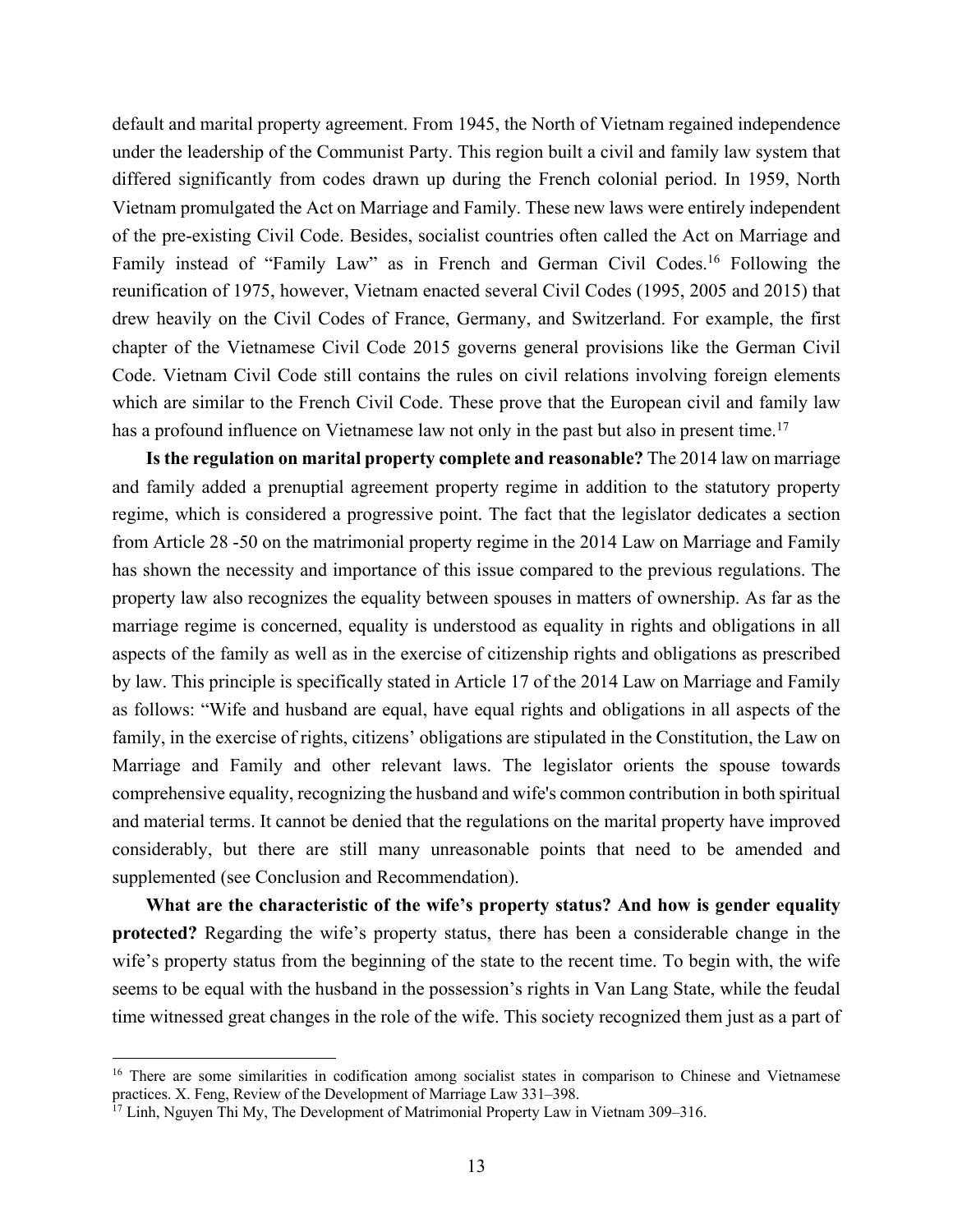the family and put them under the control of the husband - the head of the family. Hundreds of years later, the wife's property status had gained some benefits owing to copying several regulations in the French Civil Code during French colonial time that the wife could possess their separate property and share the common property with her husband. However, gender equality had just been taken into consideration deeply when Northern Vietnam gained independence in 1945 and developed under socialism. It can be said that the wife's property status and gender equality rights had placed a crucial role among other marriage relations in modern times. The wife has equal rights as the husband in possession, management, disposal of their matrimonial property based on the Civil Code, the Laws on Marriage and Family and other relevant laws.

**The extent to which creditor's protection extends in property transactions with spouses.** The marriage law stipulates that if spouses establish a property regime according to an agreement, they are obliged to notify the relevant third party in transactions related to marital property. If the transactions are between a spouse and a third party relating to common property, which is a bank account or a business operation in the name of one spouse, such a transaction will have legal value with the third party. If a civil transaction related to movable property or real estate has been registered at a competent authority, such transaction will still have a legal value between spouses and a bona fide third party. Persons whose interests have been infringed have the right to request spouses to compensate them for damage in accordance with Article 133 of the 2015 Civil Code. The recognition of the legal value between the transactions established by the spouses or one spouse and the third party in good faith is to ensure the fairness and legitimate interests of the third party. Rights and obligations established by spouses with a third party continue to arise after their divorce. However, the third party will not be able to claim the spouses for damages related to the transaction of marital property if it has been fully informed by the spouses about the marital property established by the parties.

**What are the differences in regulations on the matrimonial property between Vietnam and other countries? What can Vietnam learn from regulations in these countries for the relevant issue?** I find that by noticing the differences, Vietnam can learn from some countries' regulations on the law on marital property. Those differences are analysed in chapters 2, 3, and 4, including differences in regulations, subjects of application of the law and the common law or civil law system. The regulations on marital property that Vietnam can learn from other countries will be clarified in the Conclusion section.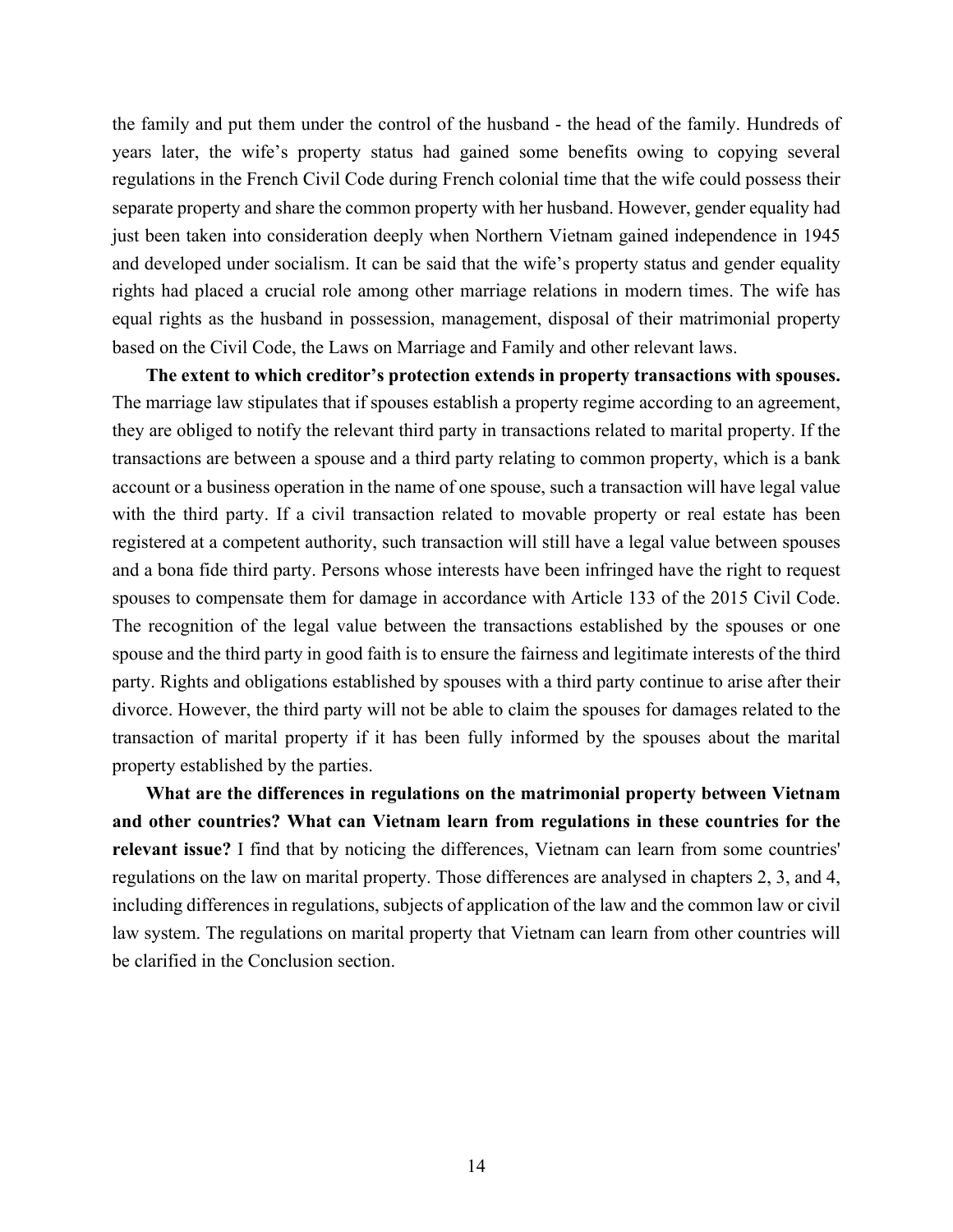#### **3.2 Conclusion**

## **3.2.1 Strengthening propaganda to raise awareness of property rights for women to contribute to ensuring gender equality**

Basically, Vietnam has been better and better recognizing the role of women in society and in the family. From the perspective of women's ownership rights in the family, the law recognizes the principle of equality, which means there is no discrimination in the ownership rights of husband and wife. However, based on the analysis through the chapters, it shows that the wife's ownership rights in the family are not equal in practice. For example, statistics show that the proportion of male-headed households in urban areas accounts for 61.9%, while women account for only  $38.1\%$ <sup>18</sup>, which is almost twice as low as that of men. The proportion of women whose names are on land use right certificates is also lower than that of men in the statistics conducted in 2004- 2008. In 2011, Nidhiya Menon et al. showed<sup>19</sup> that land use right held by men accounted for  $68\%$ , while it was just 16 % for women in 2004. This study demonstrated that the husband is the one who usually represents for the common property ownership. The authors also found only 15% land use right held by both men and women in 2004 which did not changemuch in 2008 with 20%. The inequality had been exited in land use right certificated held by genders.

Despite the fact that several laws, including the Civil Code, the Law on Marriage and Family, and the Land Law, guarantee equal land rights for men and women, poor enforcement has failed to protect women's land rights in the face of traditional practices such as son preference, patrilineal kinship, and patrilocal residence. As a result, women have been effectively excluded from family land succession in many areas, and have been discouraged or even prevented from seeking legal assistance to assert their land rights. Women have even claimed that they don't have a piece of their biological family's land because they feel inferior to their male brothers and/or that they have become outsiders once married. Women from patrilineal families, as well as those from rural and mountainous locations, have been identified as facing significant challenges in exercising their land rights. Customary law tends to overrule state law in controlling property and inheritance rights at the local level, the dualistic legal system in Viet Nam is also recognized as constraining women's property rights. The local practice of reconciliation, which focuses on settling a couple's problems in order to maintain harmony, is another barrier that prevents women from using their land rights.

Women's land and property rights obtained via marriage in Vietnam are only valid as long as the marriage is intact. As a result, women's rights must be protected in the context of marital

<sup>&</sup>lt;sup>18</sup> General Statistics Office, Cấu Trúc Tuổi- Giới Tính và Tình Trạng 10-30.

<sup>&</sup>lt;sup>19</sup> Menon, van der Meulen Rodgers, and Nguyen, "Women's Land Rights and Children's Human Capital in Vietnam" 18-31.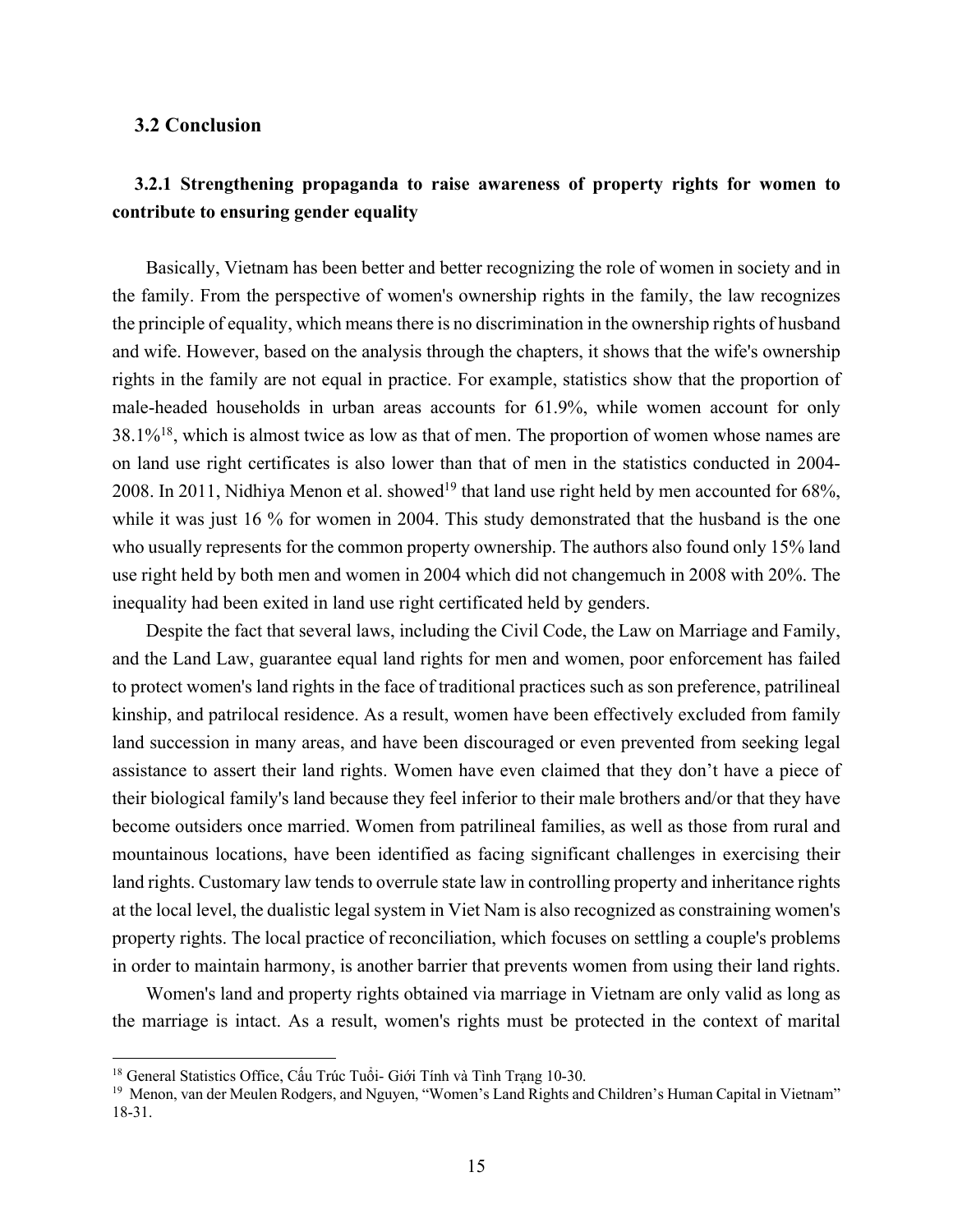dissolution, particularly to reduce their danger of falling into poverty. In 2015 research conducted in Long An province<sup>20</sup>, it was determined that  $38\%$  of men and  $46\%$ <sup>21</sup> of women agreed that widows would lose ownership of their deceased husband's land/house if they remarried. Given the inherent benefits of preserving women's land rights during marriage and divorce, enhancing women's land rights has immense potential for boosting women's and children's well-being, as evidenced by studies on gender-sensitive land policy change in Vietnam.

To raise such awareness for women, the government should offer much more propagating policies and laws on the exchange of new certificates having both party's title on common land use right to be introduced to the public as an extremely significant social activity. Furthermore, as mass organizations established voluntarily to uphold the law and protect the rights of members, Farmer's Union, Women's Union, and other member organizations of the Vietnam Fatherland Front cannot stand outside this activity. Propaganda activities on policies and laws on the application of certificates of exchange have attracted active participation and facilitated the promotion of the role of mass organizations in propaganda to raise awareness for their members about equality.

However, to evaluate the feasibility of law dissemination is a job that takes a long time to verify. In fact, the Government of Vietnam has issued decisions to establish a Council for Propaganda and Dissemination of the Law. The Prime Minister signed and proclaimed Decision 21/2021<sup>22</sup> which established the composition, tasks, and powers of the Council for Propaganda and Dissemination of the Law. This decision contains key provisions to increase the quality and effectiveness of the Council's actions in law dissemination and education at all levels, including practical execution of law dissemination and education, the resolution of current challenges and inadequacies in the Council's actual functioning at all levels. Later, the Vietnamese Ministry of Justice issued Official Letter 223223 stipulating instructions for departments, ministries, branches, and localities to implement Decision 21/2021. The work of law enforcement has been raised in the awareness of all levels of Party committees, party organizations, and the entire political system.

#### **3.2.2 Prenuptial and antenuptial agreement property: the need for acknowledgement**

Prenuptial agreement is a form of matrimonial property established in family laws in many countries. The recognition of the matrimonial agreement property contributes to the equal rights of spouses because they are free to agree on the assets they created before entering the marriage.

 $20$  Long An is a province in southern Vietnam's Mekong Delta region.

<sup>21</sup> CGEP Management Team et al.*,* "Country Gender Equality Profile Vietnam 2021" accessed March 27, 2022.

<sup>&</sup>lt;sup>22</sup> Decision 21/2021/QD-TTg was issued by The Prime Minister to establish a Council for Propaganda and Dissemination of the Law on June 21, 2021.

<sup>&</sup>lt;sup>23</sup> Official Letter 2232/BTP-PBGDPL was issued by the Vietnamese Ministry of Justice on July 8, 2021,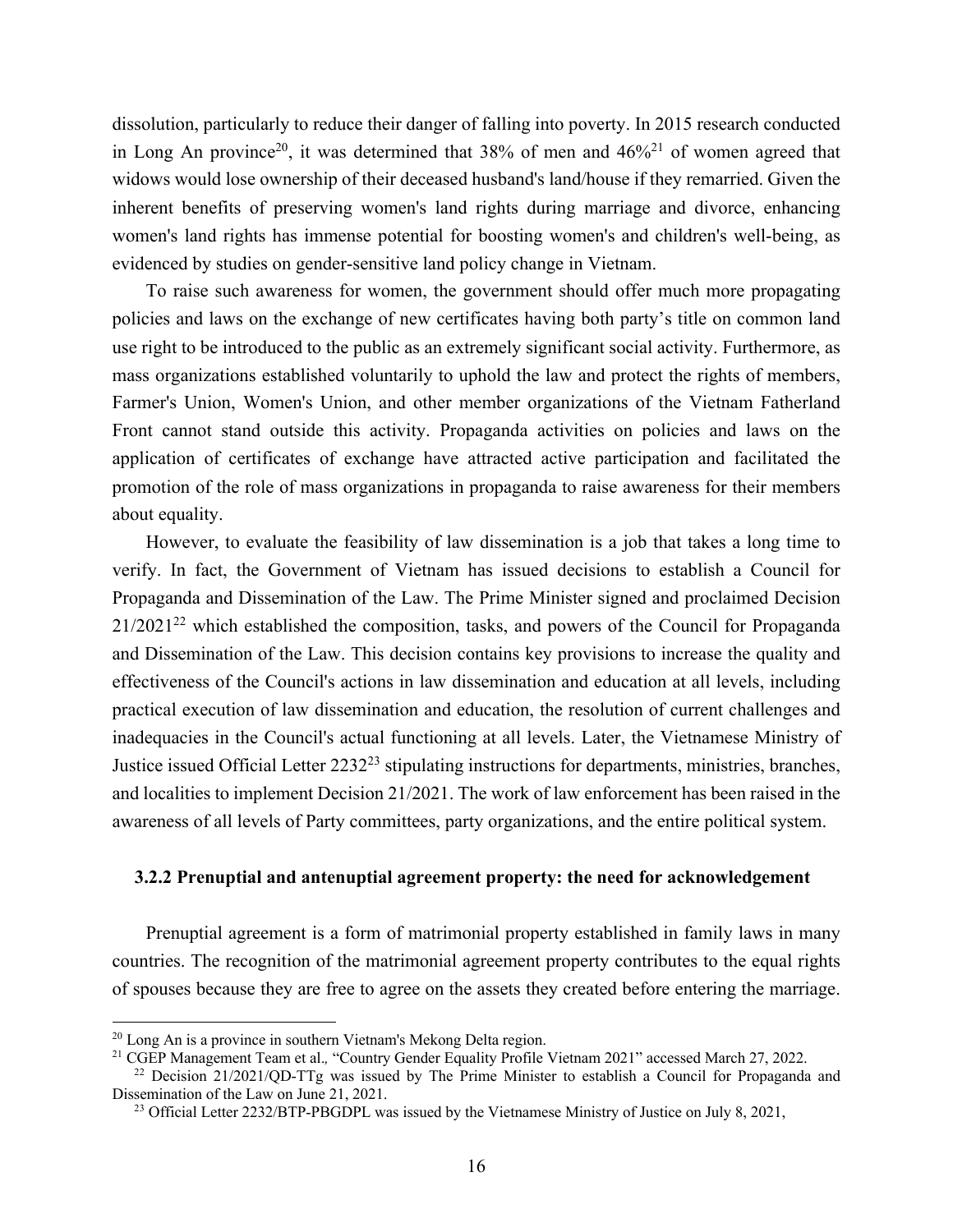Recognizing the necessity of this property regime, the 2014 Law on Marriage and Family of Vietnam allows couples to choose between the statutory property regime and the agreed property regime. Compared with the Hungarian legislation on marriage, there are two property regimes that couples are allowed to choose when establishing a cohabitation relationship: the statutory property regime and the property regime as agreed (also known as a marriage contract). As for the marriage contract, couples can agree at any time during the marriage process and the validity of the marriage contract is calculated from the time they are established agreements. This means the couples can make both prenuptial and postnuptial agreement in Hungary, while they just allow to have prenuptial one in Vietnam. Unlike the law of Vietnam, Hungarian law does not limit the time of establishing a marriage contract before the time of marriage. The limitation of the time of establishing a marriage contract under Vietnamese law limits the will to establish the ownership of the couple. This is the regulation that Vietnam law should learn from Hungarian law.

## **3.2.3 The need to register a registered partnership for cohabitation in order to secure the rights and obligations arising between the partners**

Cohabitation including heterosexual and homosexual ones is not recognized in Vietnam, so the property relationship between the parties, if any, will be applied according to the 2015 Civil Code governing common property between them. To legalize a cohabitation relationship in Vietnam, perhaps the only way is to register the marriage, while some countries allow this relationship to be legalized in the form of a civil union or a registered partnership. Allowing the couple to be civil union or registered partnership will help them better secure their ownership rights once the cohabitation relationship is terminated and serve as an evidence basis for the Court to recognize this relationship. Vietnam should have a clear roadmap in amending relevant laws to protect the equal rights of cohabitation. For example, the Civil Code, the Labour Code, the Law on Gender Equality or the Law on Domestic Violence Prevention should have additional guidance on implementing content related to couples, or in future amendments should include content that protects the equal and legal rights of couples. Accordingly, in parallel with the process of advocating for the drafting of a draft to amend the Law on Marriage and Family, I found that the Law on Marriage and Family should specifically stipulate the rights of same-sex couples to jointly adopt and raise children, the right to joint property, the right to inherit property, and the right to carry out administrative proceedings on behalf of each other, and the right to request the court to terminate the cohabitation agreement. This is consistent with the views of the majority of people, the actual needs of the gay, bisexual and transgender community, as well as the gradual approach to the principle of equality in Vietnamese law.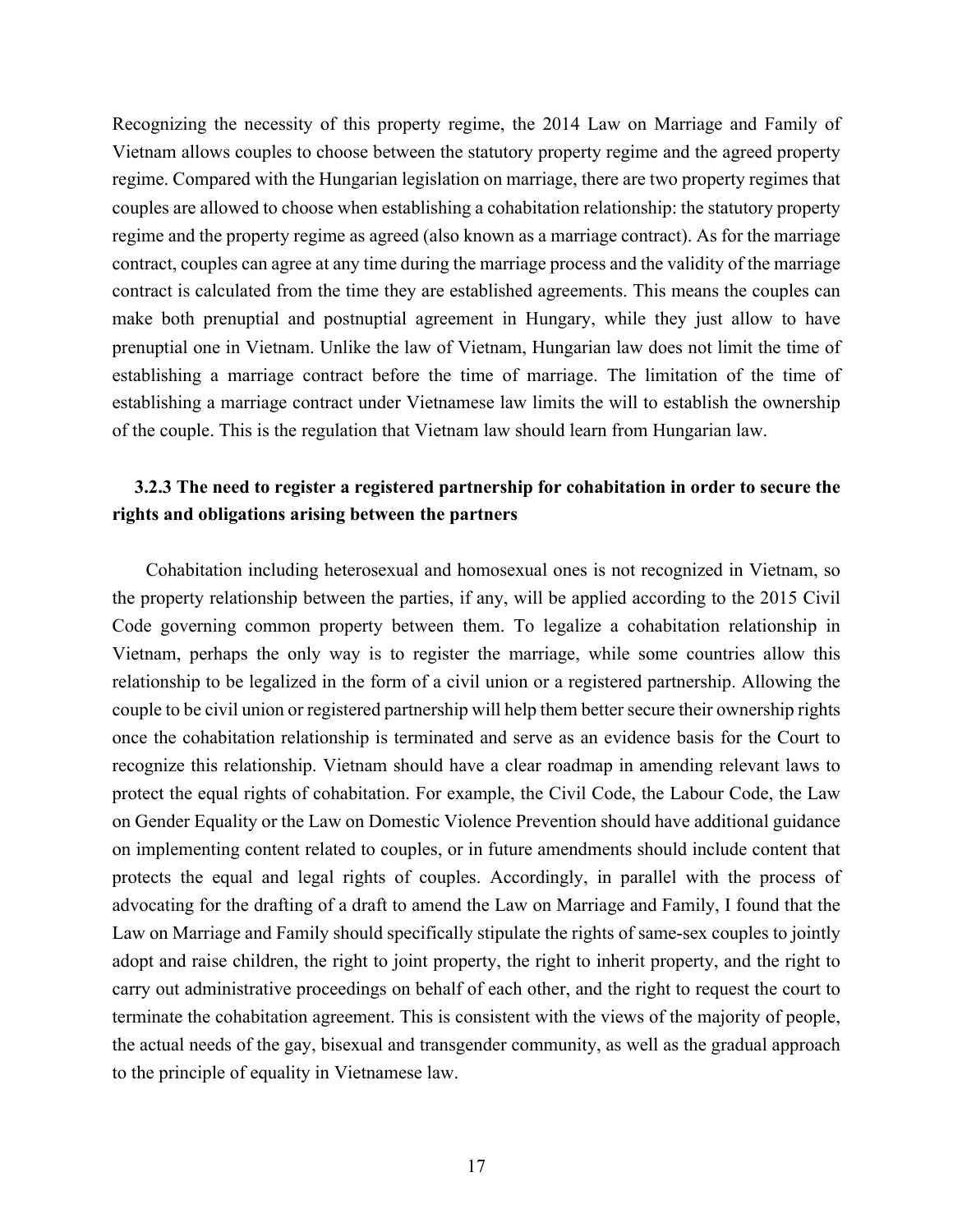## **3.2.4 The need to recognize the legal separation regime in Vietnamese law to ensure transparency in the ownership of spouses during separation**

Lawmakers all acknowledge the fact that separation is a social phenomenon that exists in many Vietnamese families. However, there are conflicting views whether this phenomenon should be legalized. If separation is recorded in the Law on Marriage and Family, it will bring the following advantages such as: *1/ The separation agreement will be respected and protected by law*. When the law already has regulations governing separation, the parties' separation agreement will be protected by law. The rights and interests of the parties will be guaranteed when there is an infringement from the other party due to a breach of the agreement. The separation agreement might not need to be announced by the Court, but only needs to be authenticated and confirmed by the Commune People's Committee (Local Administrative Authority) and recorded in the civil status papers. When a dispute arises, the Commune People's Committee will be the place to conduct conciliation procedures. In the event of unsuccessful conciliation, the Court will intervene. Such a provision will partly help the parties to think carefully before deciding whether to separate or not (to limit the spread of separation due to the absence of intervention from the competent state agency). On the other hand, it also limits the procedural complexity when having to resort to the Court (in case the parties really want to separate). 2/ *An important ground for the Court to accept the divorce*. <sup>24</sup>At present, actual separation is not one of the grounds for the Court to decide whether to agree to a divorce or not. The court will consider the factors to prove that the purpose of marriage is not achieved and irretrievably broken down, which is quite complicated to proof especially in the case of unilateral divorce. This is why divorce-related cases often have to be conciliated many times, consuming both parties' time and effort. Once the parties have reached an agreement on separation beforehand and have decided to proceed to divorce, it will also be easier for the Court to prove that the marriage purpose has not been achieved and there is no need for repeated reconciliation thanks to the Court obtaining the information of the couple's civil status provided by the Commune People's Committee. 3/ *Limit unilateral divorce.* Unilateral divorce often leads to disputes over property and children because the parties have not reached a consensus. If the parties have separated and have had agreements on common property and common children before, when the divorce is happens, the disputes will almost no longer exist, the parties can easily reach a consensus and then the matter of the Court will merely recognize the consent of the parties to the divorce. Considering all of these elements, it is necessary to recognise legal separation in the Law on Marriage and Family, because it helps to ensure the legitimate rights and interests of

<sup>24</sup> Doan Thi Ngoc Hai, "Sự Cần Thiết Luật Hóa Chế Định Ly Thân Trong Luật Hôn Nhân và Gia Đình" accessed 10 October 2021.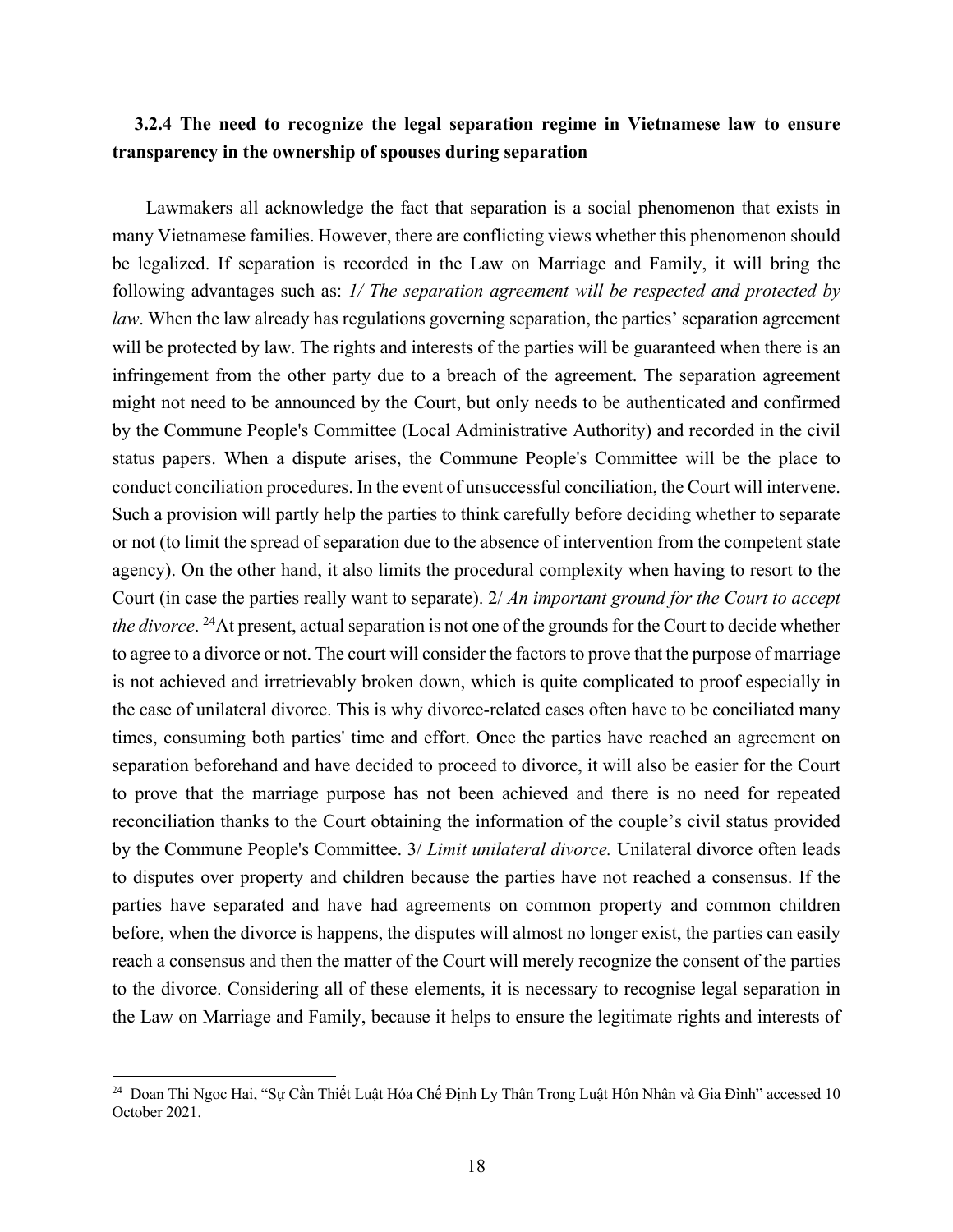the parties in the marriage relationship, lays a legal basis to solve existing problems in practice, and orients the formed marriage relationship to the positive side within the legal framework.

#### **3.3 Recommendation**

The legislative of Vietnamese responsibility rests with the National Assembly and the enforcement of law rests with the Government. Therefore, on that basis, the National Assembly and the Government continue to perfect the legal regulations on marital property. On the one hand, shortcomings of the matrimonial property law are being considered for possible changes. This amendment can start from the Law on Marriage and Family itself or sub-law documents such as Circulars or Decrees to guide more details to ensure easier application in practice. It is still necessary to coordinate with mass organizations, including the Vietnam Women's Union,<sup>25</sup> the People's Committee,<sup>26</sup> the Youth Union to support women and children helping them to be more aware of their equal roles and rights in society. The government is currently working on a variety of draft legal papers. Following the Prime Minister's directive, the Government Portal has made the complete text of these drafts available for public feedback from agencies, organizations, and businesses, as well as civilians both inside and outside of Vietnam, via the website as follows: https://chinhphu.vn/du-thao-vbqppl. As a result, it is currently easier to bring personal thoughts on revising the law closer to the legislature.

Although the current law recognizes the ownership of marital property as equal for both husband and wife, the reality shows that the number of women named on the land use right certificate is still much lower than that of the male spouses. Regarding the 2014 Law on Marriage and Family, if the land use right certificate belongs to the common property of husband and wife

<sup>&</sup>lt;sup>25</sup> The Vietnam Women's Union is a socio-political group that advocates for Vietnamese women's legal and legitimate rights and interests at all levels. The Vietnam Women's Union is dedicated to the advancement of women and gender equality. Information on the Vietnam Women's Union can be found in the following site: http://vwu.vn/introduction. <sup>26</sup> The people's Committee of the people's elected Council is the executive organ of the people's Council, the State administrative organs at local, responsible to the same level people's councils and State agencies. The people's Committee is responsible for observance of the Constitution, the law, the text of the State bodies and the resolution of the Assembly of the people of the same level to ensure implementation, measures for socio-economic development, strengthen national defense, security and other policies implemented on the area.

The people's Committee to implement state management functionality locally, helping to ensure the consistent management of the State administrative apparatus from central to the base. The people's Council to decide the important measures and guidelines to promote the potential of the local, local development and construction of socialeconomic, strengthened defense, security, constantly improve the material and spiritual life of the local people, rounding up local's obligation for the country. The people's Council made the right monitor for activity of the people's Council, the people's Committee, the people's courts, the people's Procuratorate at the same level; monitoring of the implementation of the resolutions of the Council; monitoring the compliance with the laws of the State bodies, organizations, social organizations, people's armed units and of the local citizens.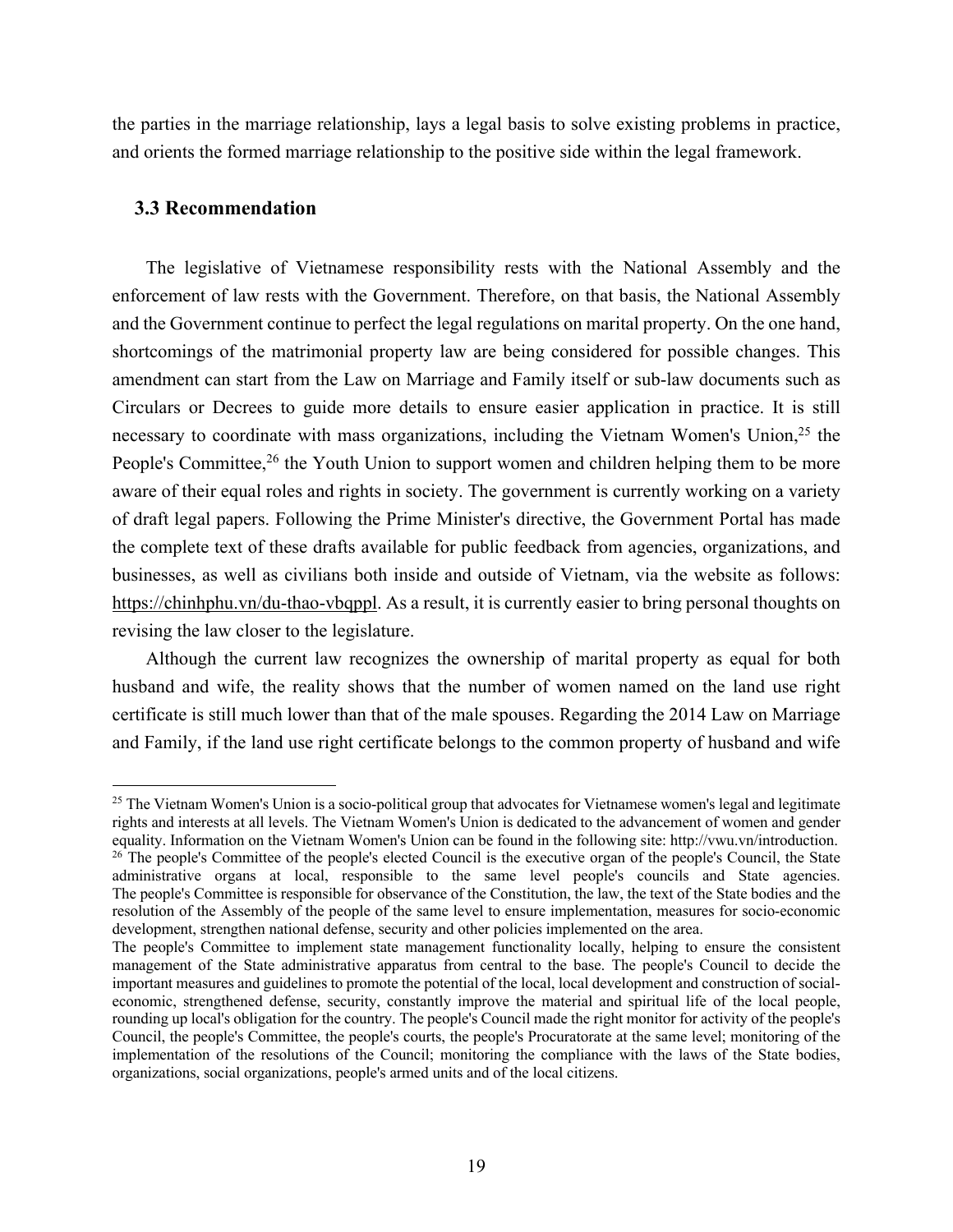but is only in the name of one person, the other person is entitled to request a new re-issuance of the certificate so that both are jointly named. Thus, I think these recommendations should be implemented to improve women's land rights as follow : 1/To keep track on and evaluate the implementation of women's land rights. Successful land access projects have proved the importance of communication in raising citizen expectations, allowing women to profit from joint titling, and reducing the risk of financial loss in the event of inheritance or divorce. To improve communication of women's land rights, a community-based approach should be used, with communes and villages participating. This is especially important in rural and remote areas. 2/ Prioritize and take a more active approach to encouraging the conversion and issue of jointly titled so that women can benefit from the Land Law's rights in practice. 3/ To run efforts to create awareness about the procedures involved in altering a land use rights certificates' status, as well as to sensitize stakeholders so that the conversion to jointly titled ones is not stigmatized. Local governments should support families that want to go through this process. 4/ To give financial assistance and programs to assist impoverished households and those living in ethnic minority areas in applying for reissued LURCs that are jointly named. 5/ To ensure that sex-disaggregated, land-related data and official statistics are up to date and accurate.

The Court, without a doubt, plays a vital role in resolving property disputes between spouses in order to protect the parties' interests. As a result, it is vital to establish a Family Court and improve judges' adjudicating abilities. The Family and Juvenile Court in Vietnam was first established in 2014 by the Law on Court Organization. This is a court organized in the model of a specialized court and is a part of the organizational structure in Vietnam, including People's Courts of districts, People's Courts of provinces, and Superior People's Courts. At the present time, two local courts are piloting the Family and Juvenile Court models in People's Courts of provinces and districts (Ho Chi Minh City and Dong Thap province).<sup>27</sup> The Family and Juvenile Court's operations contribute to assuring its specialization, accord with international norms, and focus on the subjects immediately affected by the Court's decisions, namely minors and adolescents. In the current period, it is critical to continue to deploy and replicate the Family and Juvenile Court model.

<sup>27</sup> Lu Thi Hang, "Mô Hình Tòa Gia Đình và Người Chưa Thành Niên ở Việt Nam và Hàn Quốc - Nhìn Từ Góc Độ Luật so Sánh ," accessed March 27, 2022.